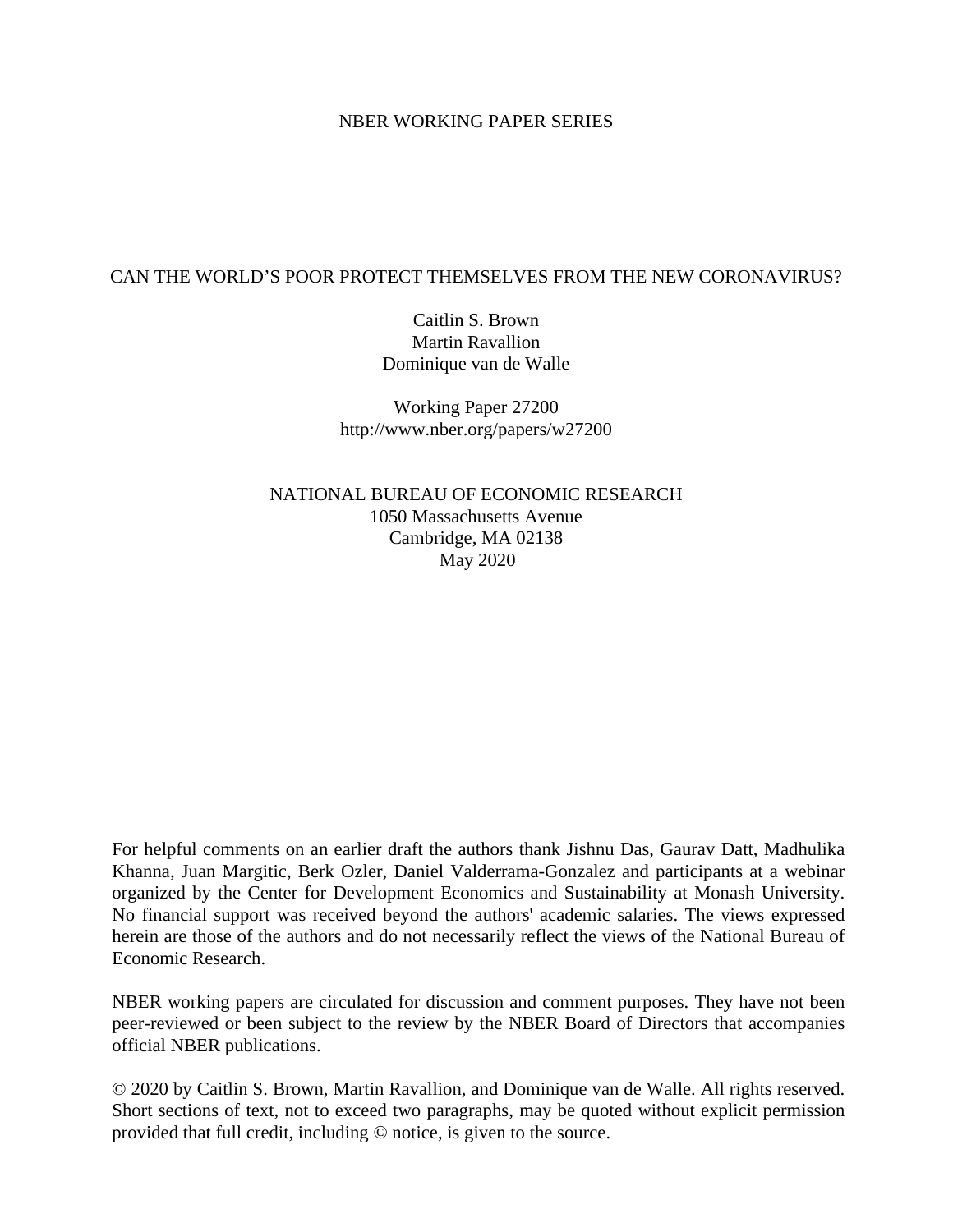Can the World's Poor Protect Themselves from the New Coronavirus? Caitlin S. Brown, Martin Ravallion, and Dominique van de Walle NBER Working Paper No. 27200 May 2020 JEL No. I14,I15,O15

#### **ABSTRACT**

We propose an index of the adequacy of home environments for protection (HEP) from COVID-19, and we compare our index across developing countries using data for one million sampled households from the latest Demographic and Health Surveys. We find that prevailing WHO recommendations for protection posit unrealistic home environments. 90% of households have inadequate HEP by one or more dimensions considered. 40% do not have a formal healthcare facility within 5km. A strong wealth effect is indicated within and between countries. Only 6% of the poorest 40% have an adequate HEP, and the proportion is virtually zero in sub-Saharan Africa.

Caitlin S. Brown School of Public Policy Central European University brownc@spp.ceu.edu

Martin Ravallion Department of Economics Georgetown University ICC 580 Washington, DC 20057 and NBER mr1185@georgetown.edu

Dominique van de Walle Center for Global Development 2055 L St., N.W. Washington, DC 20036 dpvandewalle@gmail.com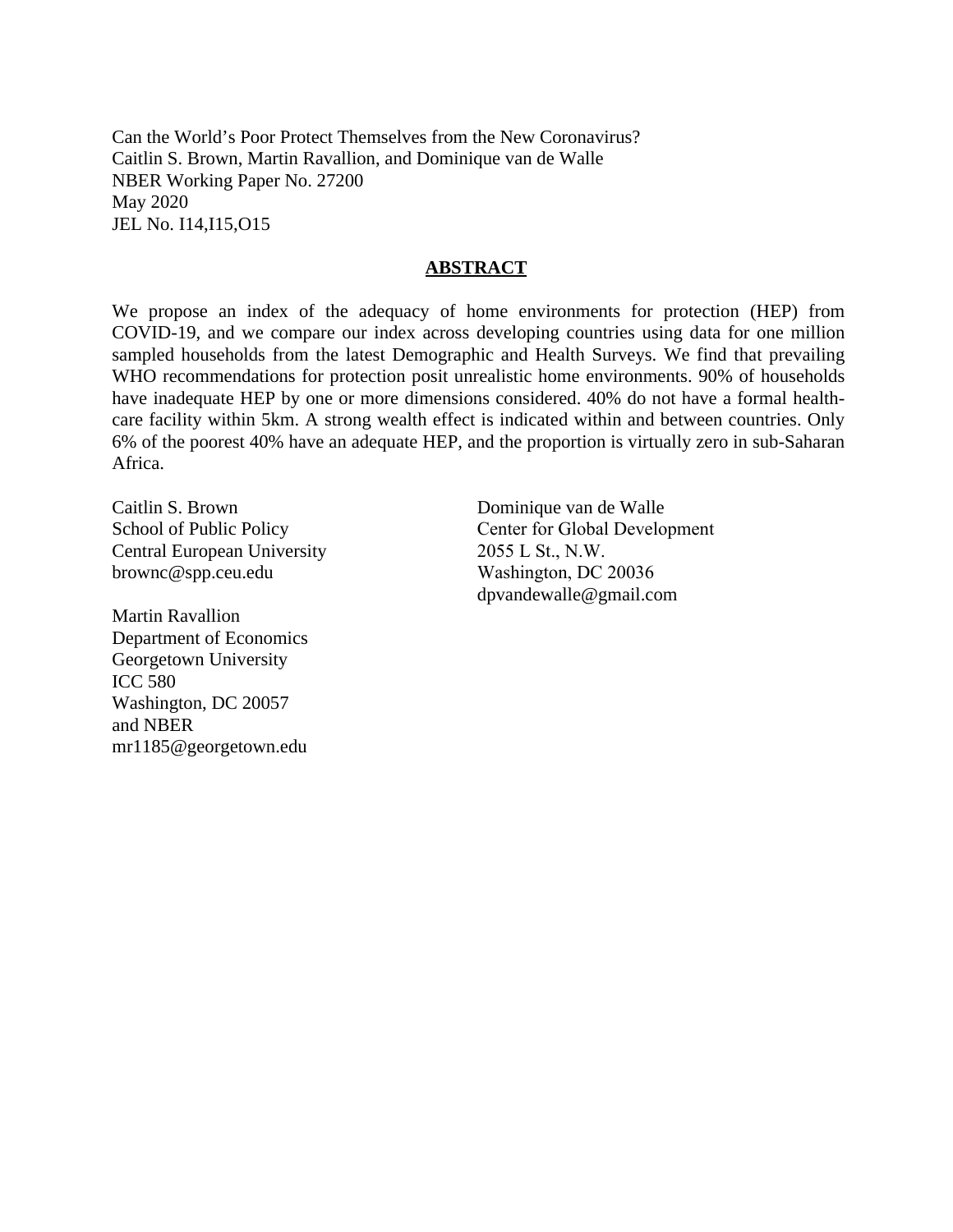## **1. Introduction**

 $\overline{\phantom{a}}$ 

In the absence of a vaccine or antiviral treatments, much emphasis has been given to the role of protective measures to reduce personal exposure to the new coronavirus (SARS-CoV-2) that leads to the life-threatening illness COVID-19. $^2$  In rich countries, the messages have got out reasonably well on how best to protect oneself from exposure to the virus. The [World Health](https://www.who.int/emergencies/diseases/novel-coronavirus-2019/advice-for-public)  [Organization'](https://www.who.int/emergencies/diseases/novel-coronavirus-2019/advice-for-public)s (WHO) detailed recommendations built on prior literature and experience, including from when the virus first appeared in Wuhan, China.<sup>3</sup> The WHO recommendations have been ratified by numerous national and provincial governments.

The prevailing recommendations have four main elements:

- 1. Learning: A fundamental requirement is to be able to receive reliable information on local disease incidence and protection measures.<sup>4</sup> Compliance with this recommendation requires some sort of access to communication tools: radio, TV, phone, the internet.
- 2. Isolating: Social distancing (maintaining at least one-meter separation) and lockdown (shelter-in-place) are now widely recommended. The idea is to lower the reproduction rate of the virus by reducing contacts per day. This requires both a personal behavioral response and suitable home-infrastructure. A dwelling with walls, a roof and closures is clearly desirable. In settings with large (often extended) families, intra-household transmission becomes more important. This points to the advantage of a sufficiently low density of people in the dwelling. And there must be certain facilities; you can't isolate as effectively if you have to leave the dwelling or yard to go to the toilet, for example.
- 3. Washing: Regular hand washing with soap and water is strongly recommended by the WHO and national health authorities for protection from the virus. This too requires suitable facilities within the residence.
- 4. Treatment: If key symptoms (fever, difficulty breathing) develop, seeking medical help is recommended. Of course, this requires physical access to health-care facilities.

<sup>&</sup>lt;sup>2</sup> A comprehensive review of current knowledge on the epidemiological and clinical aspects of the disease can be found in Huilan et al. (2020).

<sup>&</sup>lt;sup>3</sup> A review of the lessons learnt in this period with bearing on protection can be found in Adhikari et al. (2020).

<sup>&</sup>lt;sup>4</sup> For example, the WHO [website](https://www.who.int/emergencies/diseases/novel-coronavirus-2019/advice-for-public) lists as one of its recommendations: "Keep up to date on the latest information from trusted sources, such as WHO or your local and national health authorities." Also see the discussion in Huilan et al. (2020). The communication channel can also help assure community-level cooperation and tracking; for further discussion see Ravallion (2020).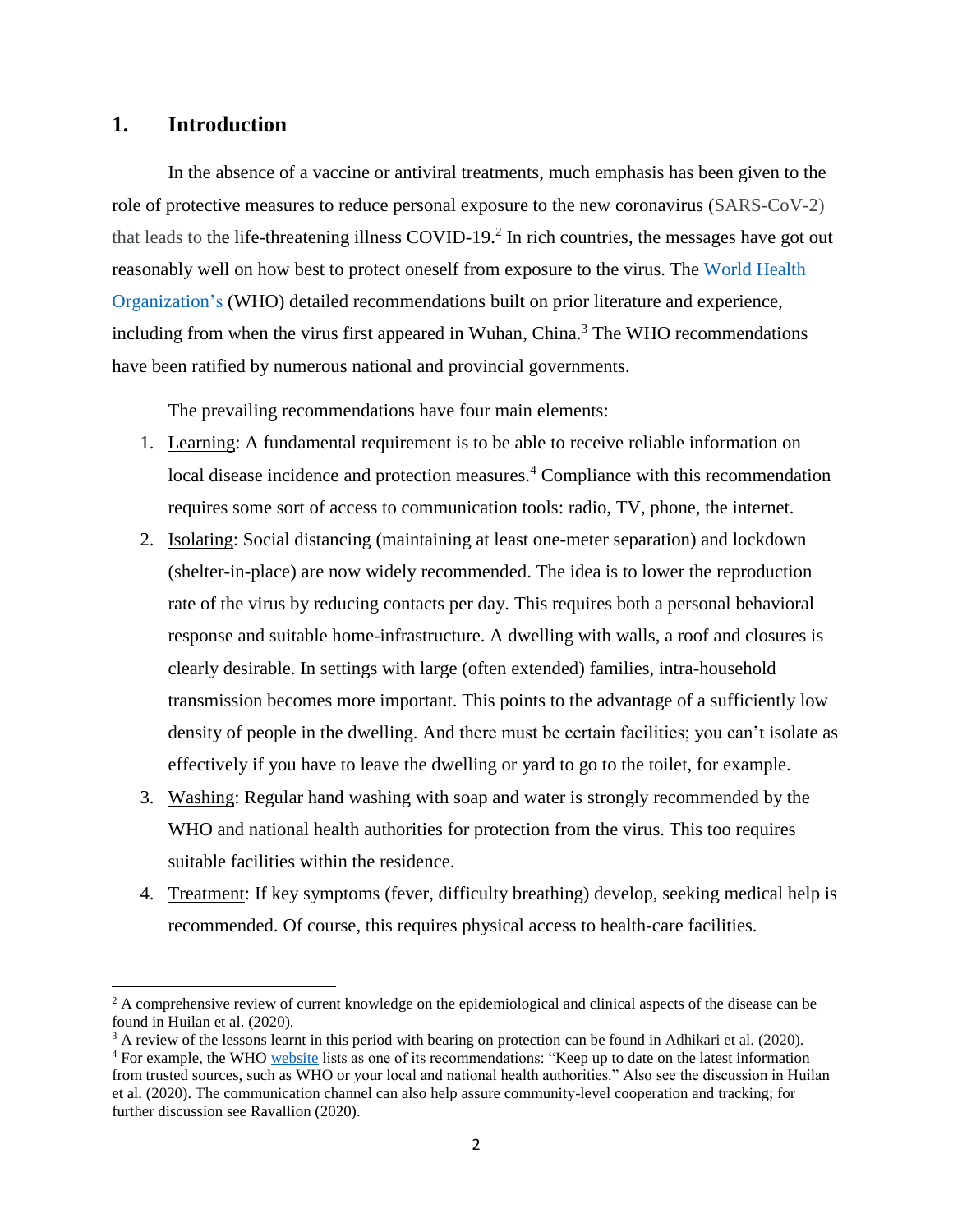The belief that these nonpharmaceutical measures can help contain the spread of illness is consistent with the available evidence.<sup>5</sup> We are seeing stabilization and even decline in the daily counts of confirmed new cases and deaths attributed to COVID-19 in a number of relatively rich countries.

Virtually all of these recommendations require that a household environment supports the capacity to protect from the virus—what we call the "home environment for protection" (HEP). The HEP is the result of past wealth-constrained choices, and these are unlikely to change quickly. Dwelling attributes such as its size, construction and location (determining access to treatment) cannot be easily adjusted in response to the immediate virus threat, and nor is health all that people care about when allocating their resources. Importantly, all of the aspects of the HEP mentioned above are likely to have a wealth effect, meaning that poorer households will have less capacity to follow WHO recommendations. This is to be expected between countries as well as within them.

Anecdotal observations and some empirical evidence from household surveys suggest that the world's poorest may well have little or no capacity to protect themselves from the virus. For example, it appears likely that a majority of the population of sub-Saharan Africa still do not have access to water on their own premises, and this tends to be higher in poorer countries and regions within countries, especially rural areas.<sup>6</sup> By contrast, in the US (say) over 99% of the population have piped water within their homes, though with concerns about water quality (McGraw and Fox, 2019).

These and other observations have led some to question whether the current policies used to address the new pandemic are transferable to developing countries, and particularly to poor people (Andrew et al., 2020; Jones et al., 2020; Ravallion, 2020). Furthermore, the new virus is known to be quite infectious in the absence of the protective measures summarized above.<sup>7</sup> Thus,

<sup>5</sup> For further discussion see Prem et al. (2020) for China and Flaxman et al. (2020) for Europe. A useful compilation of the available evidence on the incidence and death rates from COVID-19 can be found in Roser et al. (2020). <sup>6</sup> JMP (2019) provides evidence for selected countries consistent with this claim. Also see the map of the global incidence of facilities for handwashing at home in Andrew et al. (2020).

 $<sup>7</sup>$  In the absence of interventions for social distancing, estimates of the number of people in a population without</sup> immunity that are expected to catch the virus from one infected person have been in the region of 2-3 (Huilan et al. 2020). Anderson et al. (2020) point to the long transmission period for COVID-19 (around 10 days) and the high proportion of mild or asymptomatic cases (approximately 80%), both of which contribute to the spread of the disease.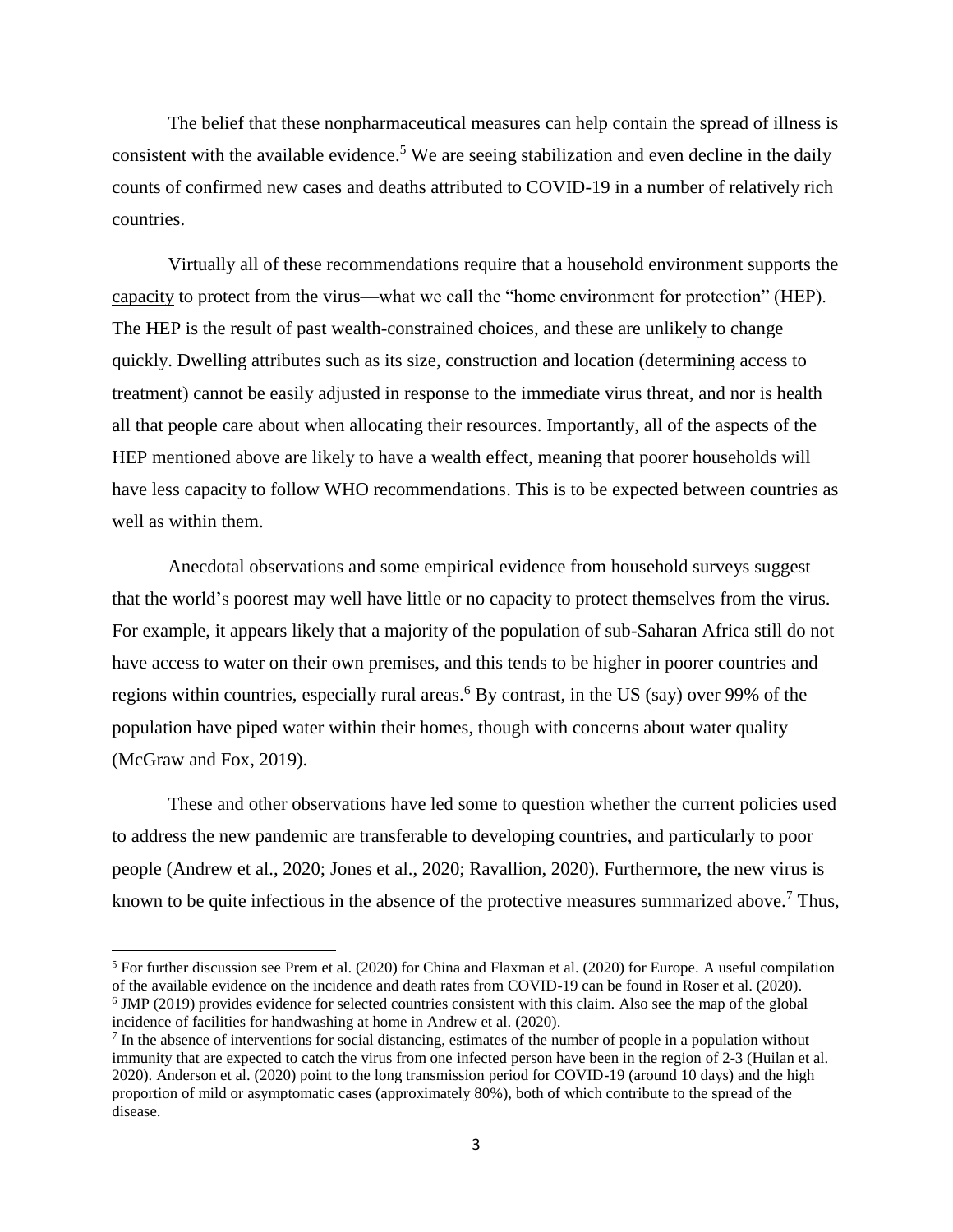the virus could spread even more rapidly among poor people in the world than we have seen in the rich world. This is a broad concern for the population as a whole, as with any contagious disease. Poor people living in circumstances that provide little or no HEP may well become the incubators for spreading the virus to the rest of the population. Data from COVID-19 tests are more scarce for developing countries, but we are seeing rising incidence and deaths in many of those countries.<sup>8</sup>

Exacerbating matters are the likely behavioral responses to the WHO recommendations. Even if full compliance is feasible given the dwelling and possessions, being poor in terms of income or wealth can be expected to reduce the capacity to survive in isolation for anything more than a short period (as discussed further in Ravallion, 2020). For informal-sector workers in countries with limited social protection, staying home is likely to entail a potentially devastating loss of income.<sup>9</sup> Poverty itself diminishes the capacity to isolate and hence protect one's family from the virus.

So, there is both a direct wealth effect on the capacity to protect and an indirect effect via the attributes of the home environment relevant to implementing the prevailing recommendations for protection. Social protection policies in response to the pandemic focus primarily on the direct effect, by aiming to support consumption (especially of food) while in isolation. Many developing countries are doing this, or gearing up for that task, although based on past evidence on the effectiveness of social protection policies in reaching the poorest, one might be justifiably skeptical about how well this will work in the pandemic.<sup>10</sup>

The task of this paper is to systematically assess the adequacy of the home environments for protection from the virus in the developing world. We provide a definition of the HEP concept, and we propose an index of HEP adequacy, which we implement for as many developing countries as possible, with the required data since 2010. Our index allows for either partial or full compliance with a set of attributes of the home environment that we identify as

<sup>8</sup> Roser et al (2020) provide data compilations consistent with this claim, with suitable caveats, especially on testing. <sup>9</sup> Early reports from India, which imposed a lockdown across the country in late March, suggest that tens of millions of migrant workers have lost their incomes.

 $10$  At the time of writing, about two-thirds of the world's countries have implemented some form of cash transfers in response to the pandemic (Gentilini et al. 2020). Of course, many of these are existing programs (maybe with relabelling) and coverage may quite limited, with large exclusion errors. For evidence on past effectiveness in reaching the poorest through social protection spending see Margitic and Ravallion (2019).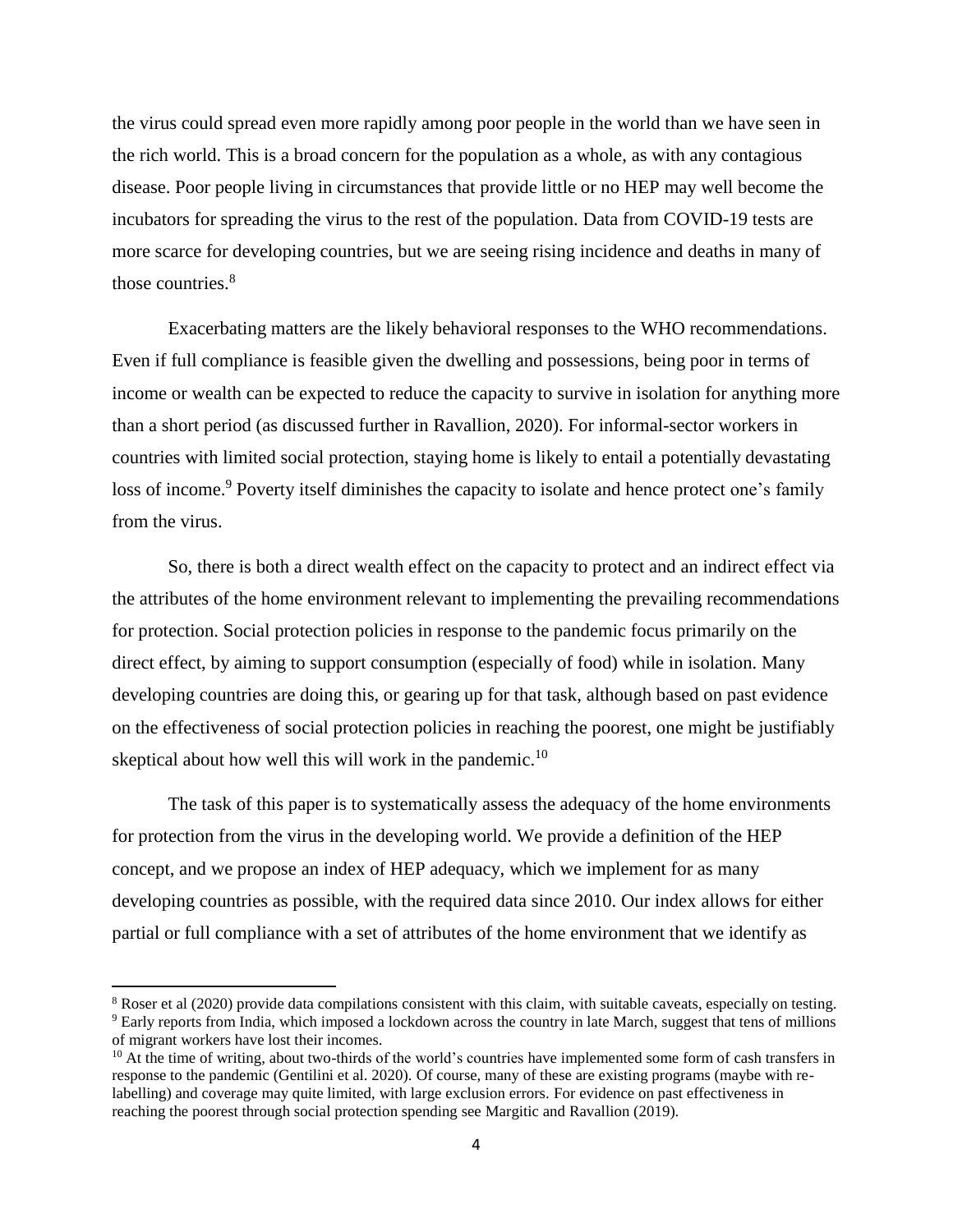being desirable for implementing the WHO recommendations. A specific focus of the paper is the strength of the wealth effect on HEP adequacy between and within countries. A positive wealth effect is to be expected; greater household wealth is very likely to support a home environment that is better able to protect someone from the virus. But how strong is this effect? In particular, how effectively can the wealth poor protect themselves, and how does this differ between countries? Our approach allows us to assess to what extent the dwelling-related circumstances of the home environment reinforce the direct wealth effect on capacity to protect from the virus.

This provides a new window on how the context of global poverty is likely to interact with the pandemic. It also carries an important policy implication: if poor families have low HEP, then complementary policies will be needed to try to assure protection from the virus. The challenges in supporting the food system and the command over food of poor people has been emphasized in recent policy-oriented discussions, as reviewed in Ravallion (2020). Cash and food transfers are now being used by many countries as part of their policy responses to the pandemic (Gentilini et al. 2020). However, if inadequate HEP is a major concern, then this points to new policy challenges.

Using the Demographic and Health Surveys (DHS) done over the last 10 years across 54 countries, we demonstrate that there is a significant wealth effect on HEP in the developing world. Among the poorest, the HEP is so deficient as to raise a serious doubt that there is any credible prospect of comprehensive compliance with current recommendations for protection from the virus. A strong wealth effect is also evident across developing countries, with households living in lower-income countries showing a diminished capacity to protect themselves from the disease.

In response to this, it might be conjectured that once infected, currently known risk factors for developing extreme symptoms and death from COVID-19 are low for the poor, thus attenuating concerns about the need for pro-poor protection from the virus. Older individuals have been found to be more susceptible to death from the virus.<sup>11</sup> The youthful demographic

 $11$  Wu et al. (2020) estimate that the symptomatic case-fatality rate in Wuhan, China, is five times higher for those aged 60 years and older relative to those aged between 30-59 years. Onder et al. (2020) find similar case-fatality rates by age for Italy, particularly for adults over 70 years of age.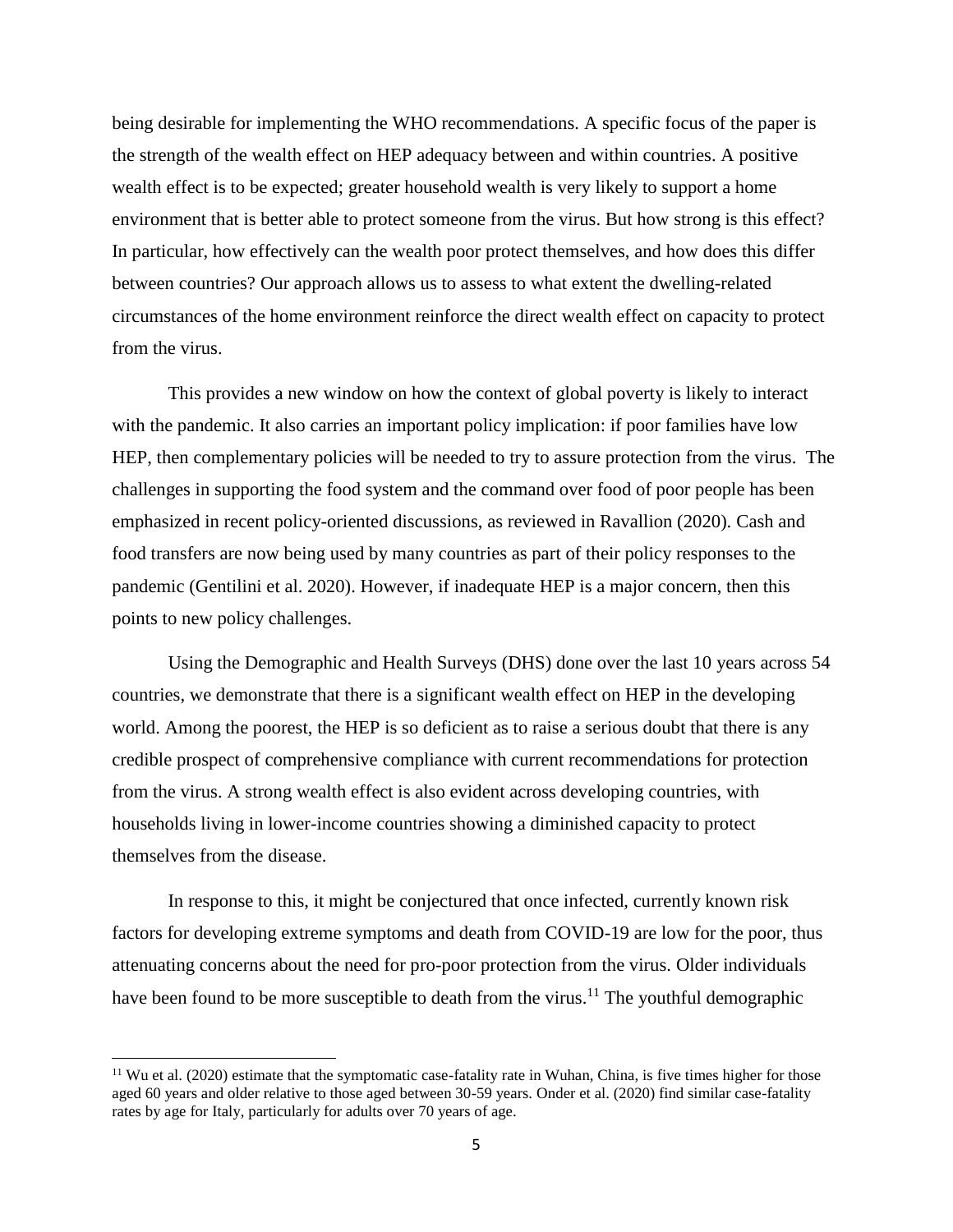profile of the developing world may reduce death rates (though not COVID mortality counts, noting that two-thirds of those living over 65, say, live in non-high-income countries). To address this issue, we also provide evidence on the wealth effects on identifiable COVID-19 risk factors, such as age and incidence of obesity. Our findings do not suggest that the poor are less likely to bear the full brunt of COVID-19.

The following section outlines our economic model for interpreting HEP. Section 3 describes our data and methods, while Section 4 presents our results; an online [Appendix](https://drive.google.com/open?id=12dZz2Cbt9qjExm_VZFWUnbKI8cyhs5vp) provides more detail. Section 5 concludes.

#### **2. An economic interpretation of HEP**

To help motivate the empirics we provide a simple economic interpretation of HEP and draw out some implications for its wealth effect. This is a straightforward application of consumer theory, modified to allow for the potentially nonlinear cost function for the key dwelling attributes relevant to HEP.

Let  $Z = (Z_1, ..., Z_K)$  denote a K-vector of non-negative housing attributes that describe the relevant aspects of the home environment, as required for the trilogy of learning, isolating and washing, in response to the threat posed by the new coronavirus. The cost of a bundle of these attributes is denoted  $C(\mathbf{Z})$ , with  $C(\mathbf{0}) = 0$  and the function C is strictly increasing in all arguments. We can interpret an adequate HEP as the attainment of a specific bundle of these home environment attributes, namely  $\mathbf{Z}^{\min} = (Z_1^{\min}, \dots, Z_K^{\min})$  with  $Z_i^{\min} \geq 0$  for all *i*. Full compliance with the WHO recommendations requires that  $Z_i \geq Z_i^{\min}$  for all *i*. We can also consider partial compliance for some subset of the elements of  $Z$ .

By the "wealth gradient of HEP," we refer to how the relevant elements of  $Z$  vary with household wealth  $W$ . Consider the wealth gradient for HEP that one would observe when  $\boldsymbol{Z}$  is optimal given  $W$ , assuming that this is the case at the outset of the pandemic. People clearly do not maximize their health, though it obviously matters a lot to them. We can expect that the household derives utility from its health status,  $H$ , but also from  $Z$  directly as well as household consumption of other goods, represented by the vector  $X$ . Utility is increasing in all arguments. Health status depends (positively) on both  $Z$  and  $X$ ; given our focus on COVID-19 we can also assume that health gain from Z depends on its value relative to  $Z^{\min}$ . The elements of X have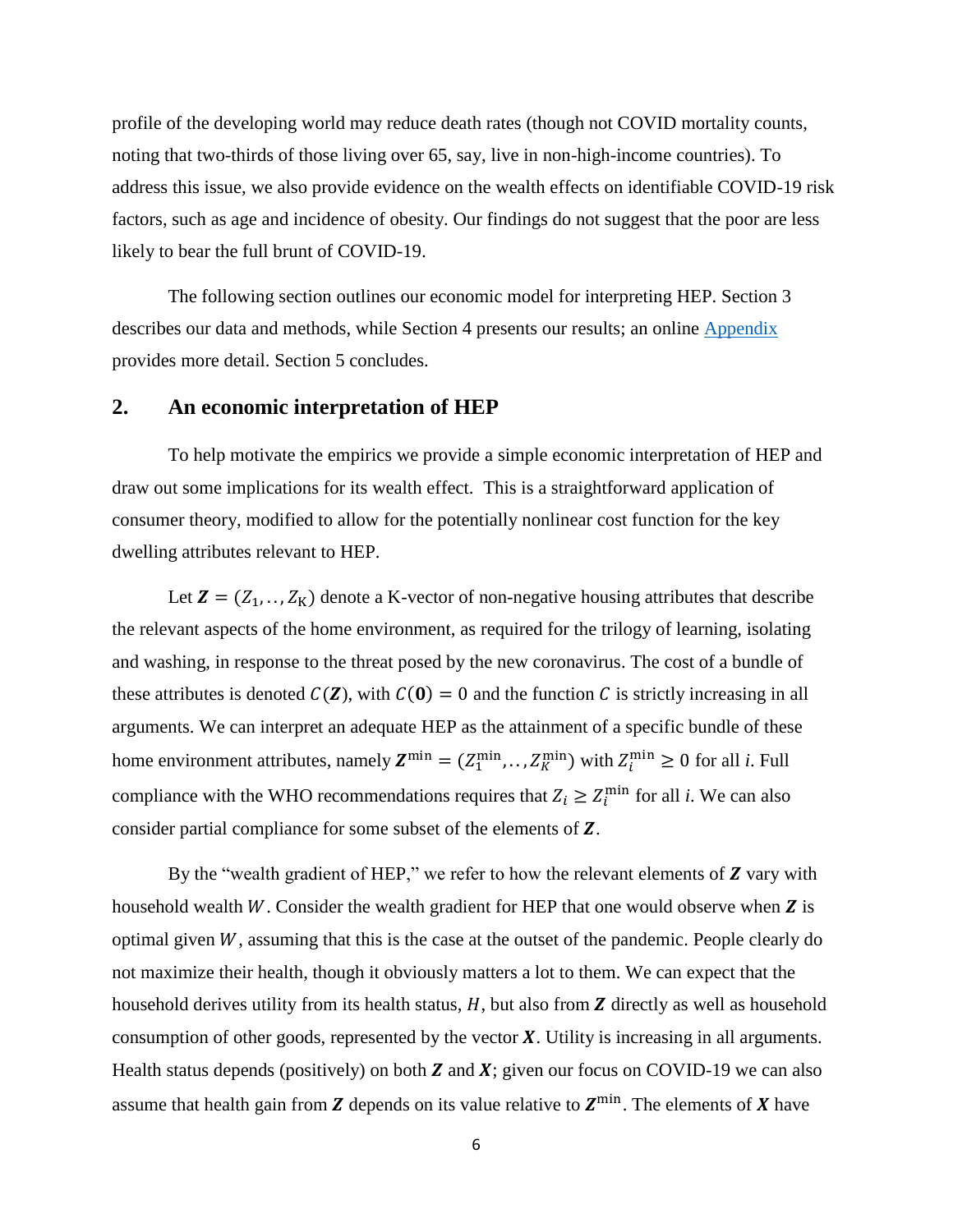prices  $\bm{P}$ . The available wealth,  $W$ , is to be allocated between  $\bm{Z}$  and  $\bm{X}$ , taking account of the effects on  $H$ . Standard continuity and curvature assumptions about the utility and health production functions imply interior solutions, though we also consider corner solutions.<sup>12</sup> We can write the solutions for the HEP goods in the generic form:

$$
Z = Z(W, P, Z^{\min})
$$
 (1)

Compliance with the recommendations requires that  $Z_i(W, P, Z^{\min}) \ge Z_i^{\min}$  for  $i = 1, ..., K$ .

As usual, the comparative statics will depend on the properties of preferences (represented by a utility function), the health production function, the cost function and the prices**.** It would clearly be a restrictive special case to have no wealth effect; rather, it would be more reasonable to assume that  $Z$  varies positively with  $W$ , though (as usual), nothing we have assumed above precludes the possibility that  $Z$  includes inferior goods. Little more can be said in general. A special case would be Cobb-Douglas utility and health production functions and a linear cost function. Then the share of wealth devoted to  $Z$  would be a constant for given parameter values of the underlying Cobb-Douglas functions. With constant parameters, expenditure on  $\boldsymbol{Z}$  is linear in wealth, and the wealth gradient for  $\boldsymbol{Z}$  would be positive for all elements of  $Z$  with the size of the gradient depending on the Cobb-Douglas parameters.

Some households will be able to comply with the recommendations for protection, some not. Non-compliers include corner solutions for the HEP goods, namely that  $Z = 0$ . Here the cost function for household infrastructure is likely to play an important role. Many of the things recommended for protection against the virus entail sizeable fixed costs, such as in creating solid walls and ceilings, and plumbing or some other form of water system. As a result, large fixed costs imply that there is some positive minimum level of wealth below which none of the goods required will be present. In more formal terms, we can imagine that the cost function has a discontinuity at zero (with  $C(\varepsilon) > 0$  for a vector  $\varepsilon$  comprising infinitely small values). Then at sufficiently low levels of wealth, the household will be better off choosing  $Z = 0$ . We can think of this as "homelessness," although it is also consistent with the existence of a home but one that is missing some or all of the dwelling attributes required for an adequate HEP. Of course, non-

 $\overline{a}$ 

<sup>&</sup>lt;sup>12</sup> Interior solutions are implied by strict quasi-concavity of utility in **X** and **Z** (allowing *H* to vary) and that  $C(Z)$  is continuously weakly quasi-convex in  $Z$ .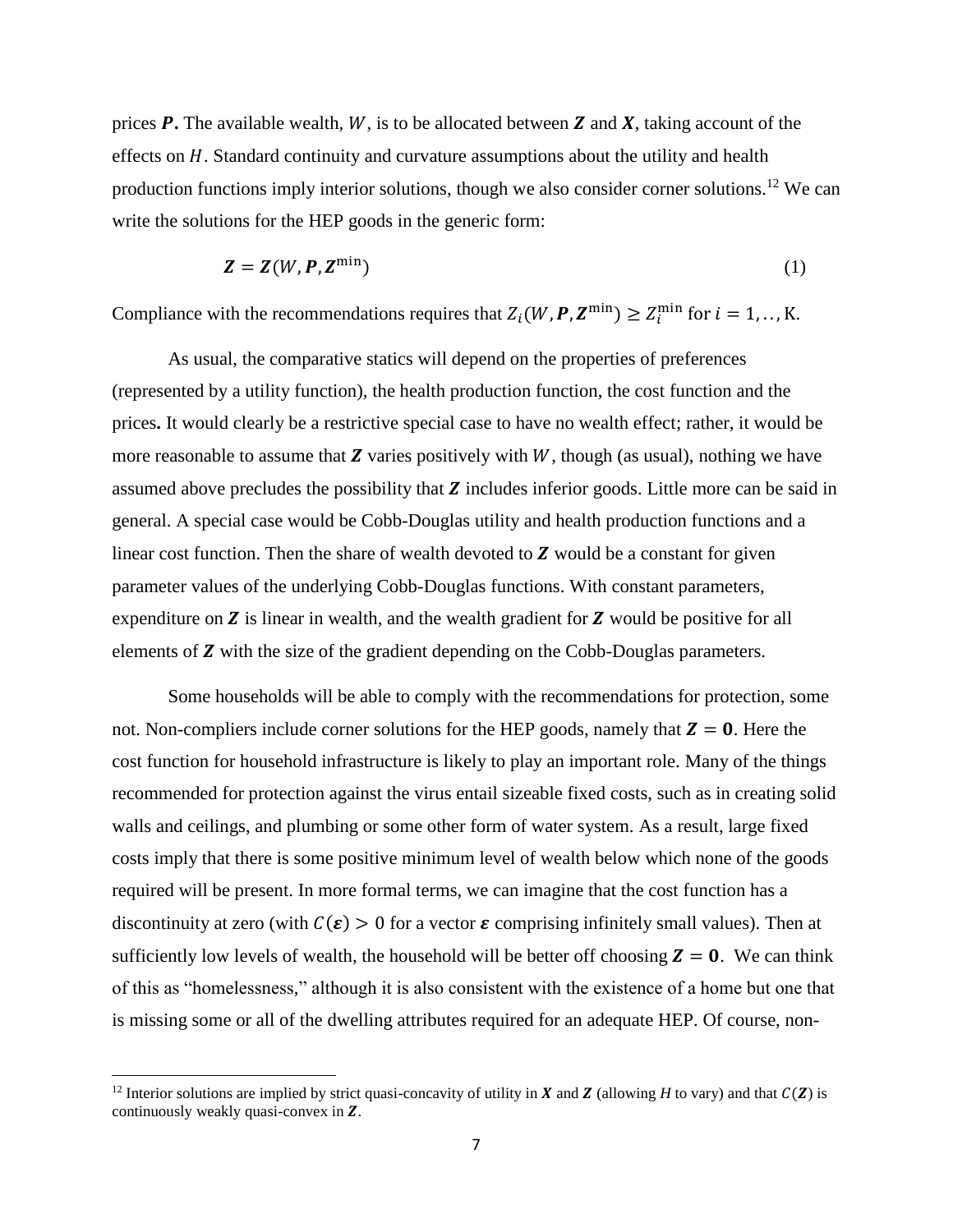compliers could also be found among interior solutions. If  $W < C(\mathbf{Z}^{\min})$  then that household will not be able to follow the recommendations fully, and so will be more exposed to the virus.

In taking these concepts to the data, we define the  $HEP$ -adequacy index  $(I^k)$  as the proportion of the relevant population of size N that satisfy any  $k \leq K$  of the identified categories of HEP attributes:

$$
I^{k} = \frac{1}{N} \sum_{j=1}^{N} \mathbb{I}(Z_{ij} \ge Z_{i}^{\min} \text{ for at least } k \le K \text{ values of } i) \ (k = 1, \dots, K)
$$
 (2)

We also provide the shares of the population satisfying each element separately  $\left(\frac{1}{\sqrt{2}}\right)$  $\frac{1}{N} \sum_{j=1}^{N} \mathbb{I}(Z_{kj} \geq Z_k^{\min})$  and the corresponding mean share.

The rest of the paper studies HEP empirically for the developing world, subject (of course) to the limitations of our data.

# **3. Data and methods**

 $\overline{a}$ 

We draw on data from the Demographic and Health Surveys (DHS) and the Service Provision Assessment (SPA) surveys, both administered by [USAID.](https://dhsprogram.com/Who-We-Are/About-Us.cfm) This discussion focuses first on the DHS. We only use DHSs conducted in the last 10 years, which gives us data on 1.05 million sampled households spanning 54 countries over 2010-2018, with half the surveys completed since 2014.<sup>13</sup> DHS comprehensively covers sub-Saharan Africa (SSA, with 31 surveys), with surveys also from Central and South America (6 surveys), Asia (9 surveys), and the Middle East, Eastern Europe, and North Africa (8 surveys). (The [Appendix](https://drive.google.com/open?id=12dZz2Cbt9qjExm_VZFWUnbKI8cyhs5vp) gives further details by country.)

The DHS focuses on the health and demographic characteristics of households, but also has detailed data on the household's infrastructure, as relevant to assessing the quality of the HEP. A limitation of the DHS (in common with many surveys) is that questions needed to measure wealth directly are not included. However, the DHS does include a household wealth index based on a household's assets and living conditions (following methods proposed by Filmer and Pritchett 2001). A number of studies have found that the DHS wealth index is a good

<sup>&</sup>lt;sup>13</sup> In countries with older surveys, our results may well understate home environment capabilities, although for others, such as Yemen, where wars have since ravaged infrastructure, they may well overstate them.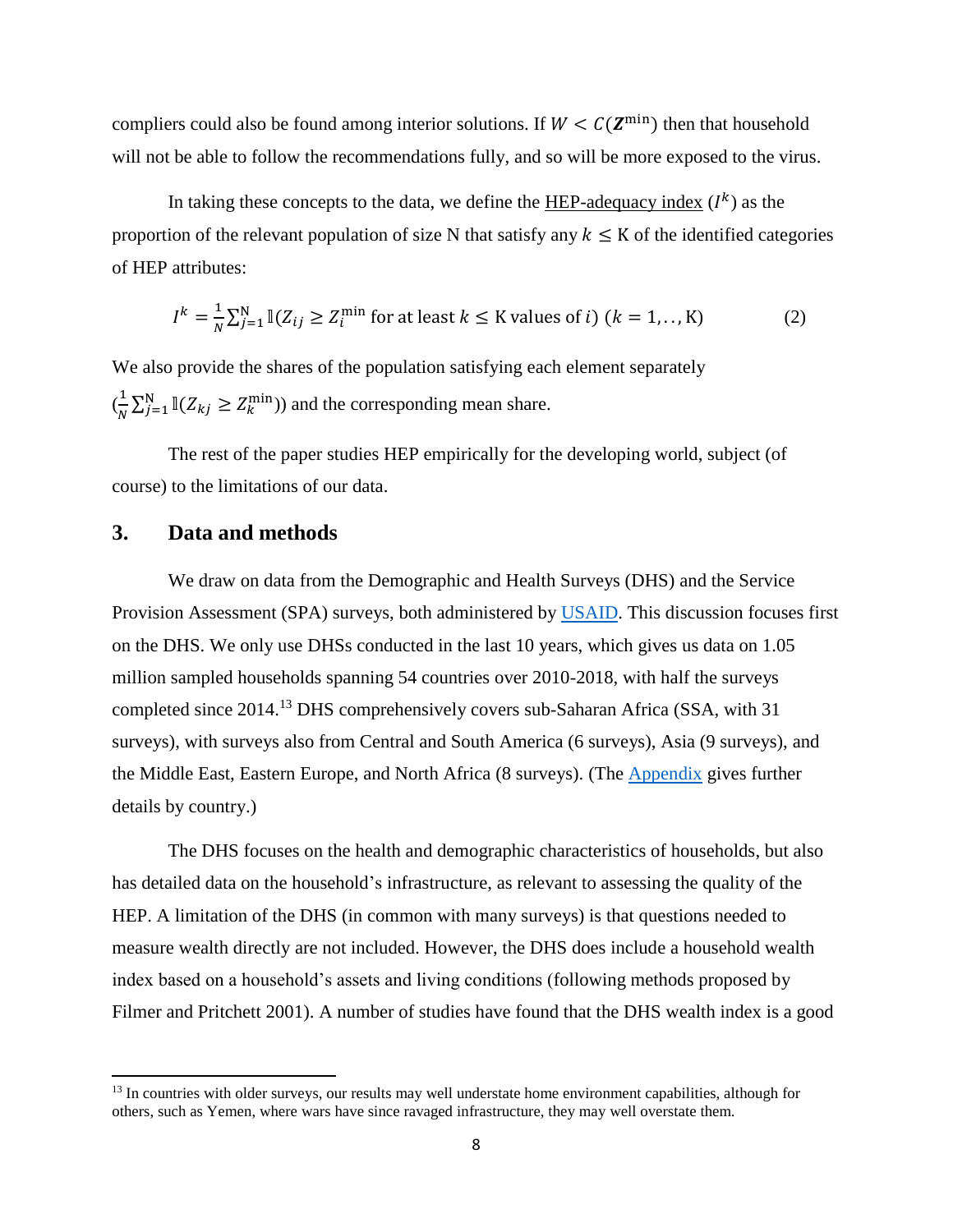predictor of various human capital and other household outcomes (Filmer and Pritchett 1999, 2001; Filmer and Scott 2012; Sahn and Stifel 2003; Petrou and Kupek 2010).

The DHS wealth index is constructed separately for each country, but using the same method. Following common practice, we group households into quintiles of the wealth index. However, it should be noted that since the index is country-specific, the same quintile does not imply the same absolute level of wealth across countries; rather it is a relative measure. We provide country-specific results as well. We use GDP per capita at Purchasing Power Parity for absolute inter-country wealth comparisons.

We identified six conditions to assess the ability to comply with prevailing recommendations for household protection from the virus, namely:

- 1. The household has at least one of the following: internet, a phone (land or mobile), TV, or radio. This is not strictly a recommendation for protection, but (as noted in the Introduction) it is implicit in the requirements for learning by receiving recommendations and related health and social protection announcements.
- 2. No more than two people per sleeping room. More than this, we assume that it would be difficult to implement the social distancing recommendations within the household. This is a judgement call on our part, though drawing the line at two people seems reasonable.
- 3. The household has a toilet and doesn't have to share it with other households. Without its own toilet it will clearly be harder for the household to implement social distancing.
- 4. The dwelling can be adequately closed, which we can interpret as the presence of walls and a ceiling.
- 5. The household has water piped into the dwelling or the yard, or some other private water source. This too reflects the potential for compliance with social distancing. Water is also required for hand washing.
- 6. The household has a place for handwashing with soap. This is a much-emphasized recommendation for protection from infection.

Data availability both across and within countries prevent us from measuring all of these conditions for all households. We use all the information available to us. For 40 of the 54 countries the HEP index uses all six conditions. For the rest we use the maximum number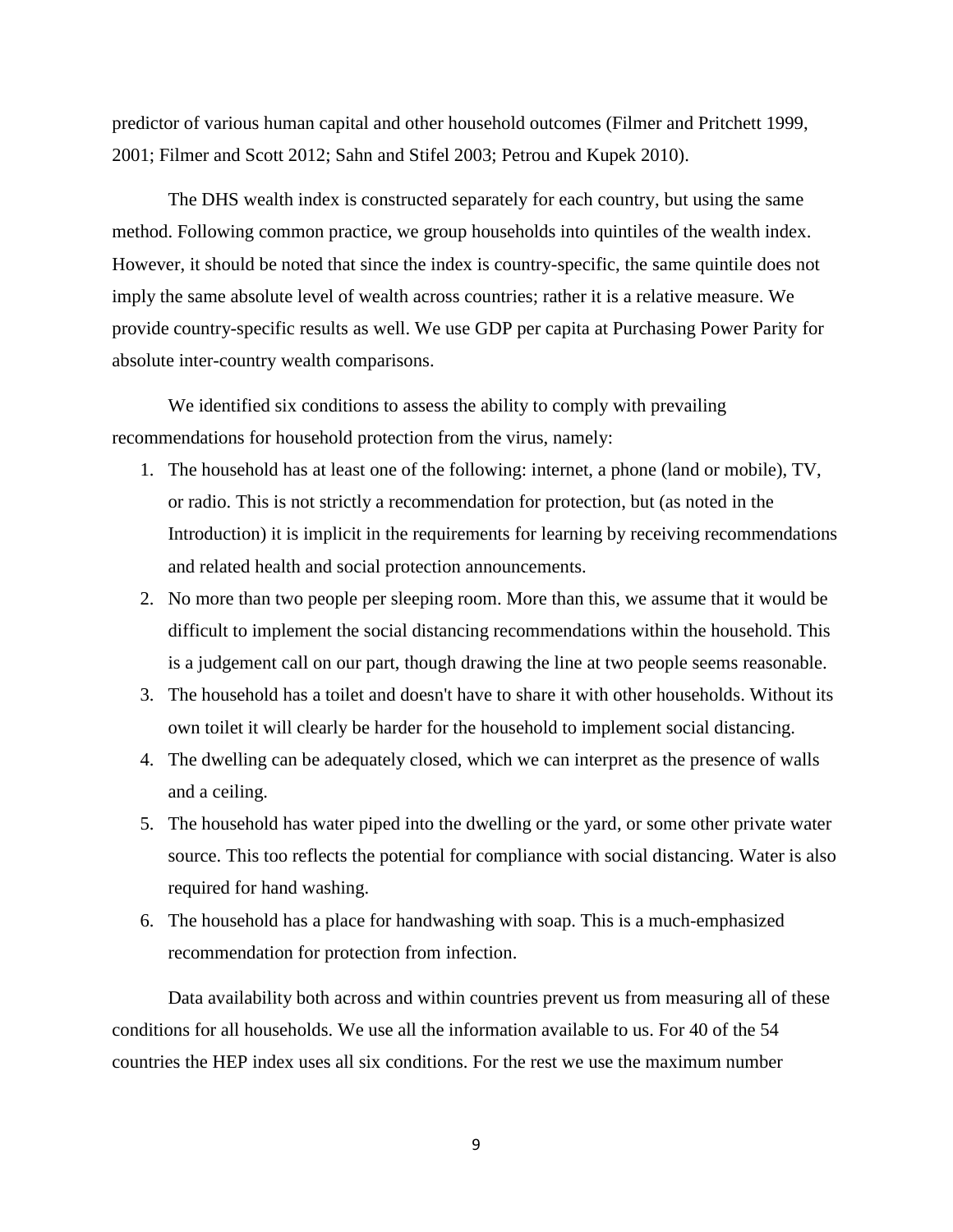available.<sup>14</sup> When we come to the country-specific HEP indices we confine attention to the 40 countries in the main text, though we provide results using incomplete data for the other countries in the [Appendix.](https://drive.google.com/open?id=12dZz2Cbt9qjExm_VZFWUnbKI8cyhs5vp)

Given that our purpose is descriptive rather than causal, we do not make an effort to isolate the impact of exogeneous variation in wealth on HEP. We acknowledge, however, that the data generation processes are likely to impart a positive correlation, stemming from the fact that there is some overlap between the variables used in measuring the HEP and those used in the DHS wealth index. For example, the communication assets listed under Category 1 are often included in the DHS wealth index, as are water and toilet facilities.

We can make two observations in this regard. First, the overlap is far from complete. The DHS wealth index includes roughly 100 other variables that have no direct bearing on HEP, including ownership of the dwelling, having a kitchen, cooking fuel, electricity, livestock, ownership of a bank account and consumer durables such as a fridge, iron, watch, bicycle, motorbike and car.<sup>15</sup> These "non-HEP" variables account for almost 90% of the variance in the wealth index across the sample.<sup>16</sup> Second, we shall only use the quintile rankings by the wealth index, not their cardinal values. This will help attenuate any spurious correlation, as well as the usual concerns about measurement errors.

For the locational aspect of HEP we focus on proximity to a formal health-care facility.<sup>17</sup> The SPA covers formal health facilities, not including pharmacies and individual doctors' offices. It is a random sample and not representative at the cluster level, and in some cases, GIS coordinates in DHS have been displaced slightly for confidentiality.<sup>18</sup> Nor are survey year matchings exact (though as close as possible). So measurement error is expected. Furthermore, we only have nine countries with GPS coordinates as required to link up with the household

 $<sup>14</sup>$  There are also missing values within countries for some households. As a result, there is minor heterogeneity</sup> within countries with respect to the number of conditions that can be measured.

<sup>&</sup>lt;sup>15</sup> The <u>DHS website</u> provides details for the construction for the wealth index for each variable.

<sup>&</sup>lt;sup>16</sup> The  $\mathbb{R}^2$  of the wealth index on the HEP index is 0.11.

<sup>&</sup>lt;sup>17</sup> We considered including population density (people per square km) as a location attribute but chose not to do so. Our expectation is that the role of this variable is highly contingent on wealth and HEP adequacy. (Living in a Mumbai slum has different implications for vulnerability to infection to living in a Manhattan high-rise apartment, even though population densities are similar.)

<sup>18</sup> USAID's [SPA website](https://dhsprogram.com/What-We-Do/Survey-Types/SPA.cfm) provides further details on this survey. Also see the discussion in Skiles et al. (2013). We followed Burgert and Prosnitz (2014) in linking the DHS and SPA data sets.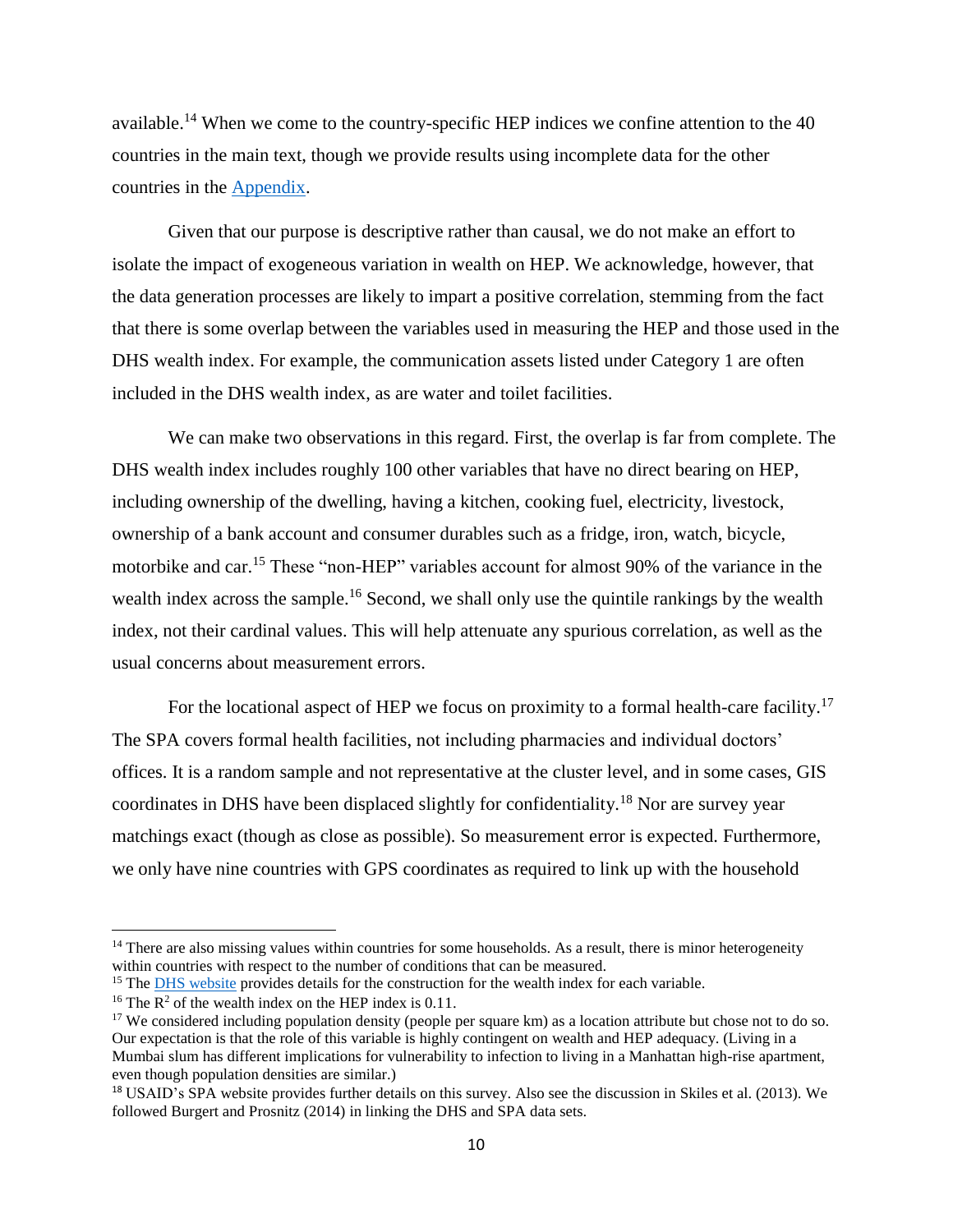locations in the DHS.<sup>19</sup> For those countries, we ask whether the household's cluster (as used in the sample design) is within 5km (straight-line distance) of any sample facility in the SPA. (The Appendix also gives results for 10km.)

# **4. Results**

 $\overline{\phantom{a}}$ 

We start with the index for the proximity of formal health-care facilities. The top panel of Table 1 provides the proportion of households within five km of a formal health-care facility by wealth quintile. We give results for both rural and urban areas and separately for "public-only" facilities since these are likely to matter more to poor people. 59% of households have a facility within 5km, and this drops to 50% for public health-care. In rural areas, the corresponding proportions are 46% and 36%. We see a marked wealth gradient here too, which is found in both urban and rural areas, though the difference is greater for poorer quintiles. The majority of the poorest 40% do not have a facility within 5km. The wealth effect remains when one controls for population density [\(Appendix\)](https://drive.google.com/open?id=12dZz2Cbt9qjExm_VZFWUnbKI8cyhs5vp).

The rest of this discussion focuses on the HEP index for dwelling attributes. Table 1 provides the average values of the six component variables going into the HEP index by countryspecific wealth quintile (poorest=1) using the DHS data for 54 countries. In the developing world as a whole, fulfillment is greatest for the presence of a wall and roof and least for having a private water source. Coverage for the "learning" aspects of HEP is good, with almost 90% of households having at least one of the identified items.

A marked wealth gradient is evident for all six component variables, though with a stronger gradient for some than others. Half of those in the poorest quintile in SSA do not have any of the identified items for receiving health messages relevant to protection from the virus; in comparison, about one quarter of the poorest quintile in the rest of the developing world do not have that capability.

A number of the findings in Table 1 point to the difficulties of ensuring social distancing across the developing world. A majority of those in the poorest two quintiles have more than two people per room, do not have their own toilet (indeed, this is the case for the majority in SSA

<sup>&</sup>lt;sup>19</sup> The countries are Bangladesh, DRC, Haiti, Kenya, Malawi, Namibia, Nepal, Senegal and Tanzania.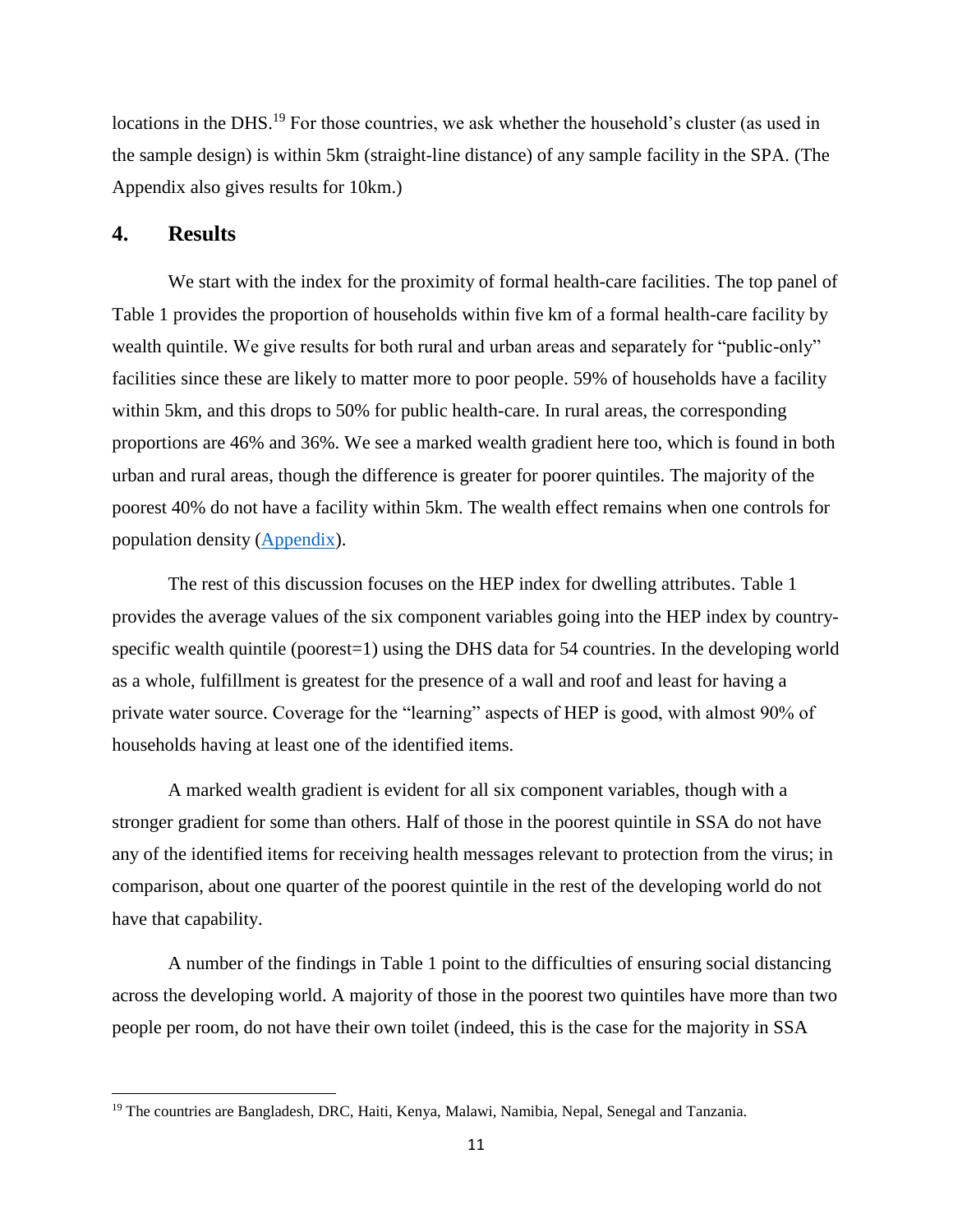except for the richest quintile), and the vast majority across all wealth groups would have to leave their residence and yard for water.

Focusing on hand washing with soap (for which there is seemingly universal agreement on its importance among public health specialists, and is not included in the wealth index) we find that less than half (44%) the sampled households can comply across the developing world as a whole, and only 19% in SSA. Focusing on the poorest 40%, only 29% can comply for the developing world as a whole, falling to 10% in SSA (Table 1).

Turning to the HEP index, Table 1 provides its values for complete compliance by wealth quintiles and region. The overall HEP index is 14%. The index falls to 4% in sub-Saharan Africa; for the rest of the developing world the HEP index is 21%. As noted, some variables are missing for 14 countries (often the handwashing variable). For those, the HEP index is based on fewer variables, which tends to give a higher value. If we confine the calculation to the 40 countries for which we have all six categories, the HEP index falls to just 10%.

We find a strong wealth effect in the HEP index. For the poorest quintile in the developing world, the HEP index is only 4%, rising to 30% for the richest quintile (Table 1). Strikingly, among the poorest few quintiles in SSA, the HEP index is virtually zero. The index is also lower for poorer households in the rest of the developing world, though higher than for the same quintile in SSA.

This wealth effect in HEP is especially pronounced for SSA. The **Appendix** provides a full set of concentration curves (graphing the cumulative share of households who are able to attain full HEP by wealth percentile) by region. SSA and Asia show substantially higher inequality in the HEP index by wealth than other regions. For SSA, the bottom 80% of households represent less than 20% of all households that can comply with the recommendations for protection from the virus.

As in Equation (2), we also calculate the HEP index for partial compliance. Tables 2 and 3 provide  $I^k$  for  $k < 6$  for countries which have non-missing values for all six variables (40 out of 54 countries). Table 2 gives the aggregate quintile values of the HEP index, while Table 3 gives the country-level results. (The online [Appendix](https://drive.google.com/open?id=12dZz2Cbt9qjExm_VZFWUnbKI8cyhs5vp) also shows the component variables by

12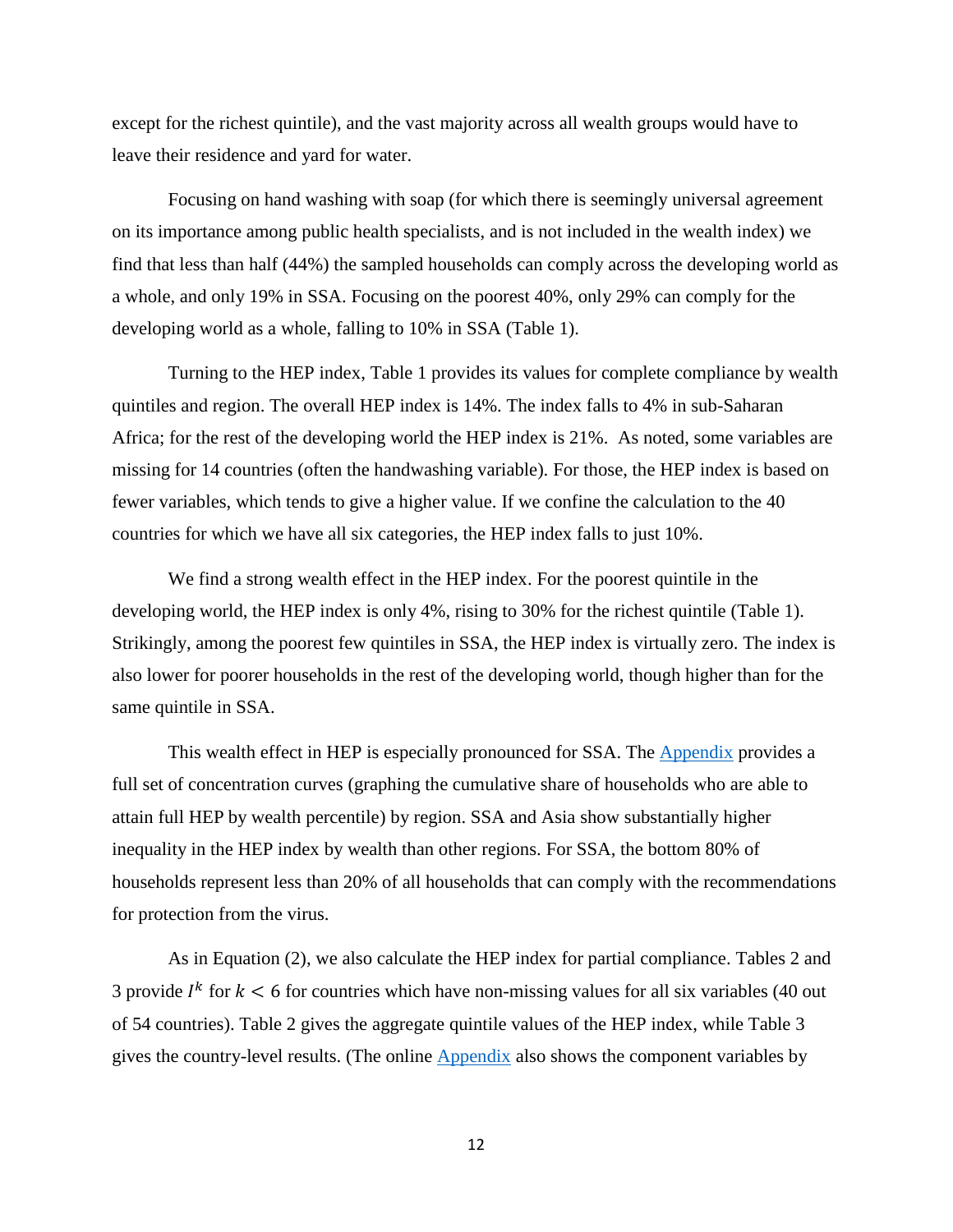country.) Even if we only require that a household passes any four of the six conditions, this only occurs for about one half of the countries.

There is a large variance in the HEP index across countries. If we pool all wealth quintiles across all countries (n=310), we find that 70% of the variance in the HEP index is between countries. (The share accountable to the wealth quintile alone is 23%.) The HEP index for full compliance ( $k = 6$ ) ranges from 0.003 in Liberia and the DRC to 0.746 in Armenia. Strikingly, only in Armenia does a majority of the population pass all six conditions for HEP; the Kyrgyz Republic is second, with 41% satisfying all six. (Where only five of the six variables are available, a majority of the population is also considered to have full HEP in Colombia and Egypt.<sup>20</sup>) For most countries, we find that households can protect themselves for any two of the six categories, which are typically the presence of a closed dwelling (with walls and a ceiling) and the media access variable. However, even for these (rather basic) variables, there are some countries with weak protection; for example, only 56% of the households in Liberia and 66% of those in Yemen have a dwelling with walls and ceiling (see Table A3 in the  $\Delta$ ppendix). At  $k =$ 4, we find that about half of the population as a whole pass (54%), but only 15 out of the 40 countries see a majority of their population satisfy 4 or more of the recommendations. When we switch from  $k = 3$  to  $k = 4$  we see a sharp decline in the HEP index for most countries and this drop off is very pronounced for the poorest two quintiles in SSA. Only 7% of the poorest quintile achieve 5 or 6 of the recommendations overall, and only 1% in SSA.

There is also a wealth effect on the HEP index across countries. Figure 1 plots the log HEP index (for  $k = 6$ ) against log GDP per capita (at Purchasing Power Parity). The regression coefficient (interpretable as the cross-country income elasticity of the HEP index) is 0.93 (with a Huber-White standard error of 0.22 and  $R^2$ =0.33). The elasticity is significantly different from zero, but it is not significantly different from unity. Comparing the  $\mathbb{R}^2$  for a household-level regression of the HEP index on a complete set of country dummy variables with the  $R^2$  for the regression on (log) GDP per capita alone, we find that 45% of the cross-country variance in mean HEP is attributable to differences in GDP.<sup>21</sup>

<sup>20</sup> See Table A3 in the [Appendix](https://drive.google.com/open?id=12dZz2Cbt9qjExm_VZFWUnbKI8cyhs5vp) for further details.

<sup>&</sup>lt;sup>21</sup> The  $\mathbb{R}^2$  for the regressions are 0.288 and 0.131 respectively; n > 1 million. The regression coefficient on log GDP is 0.10 (t=399).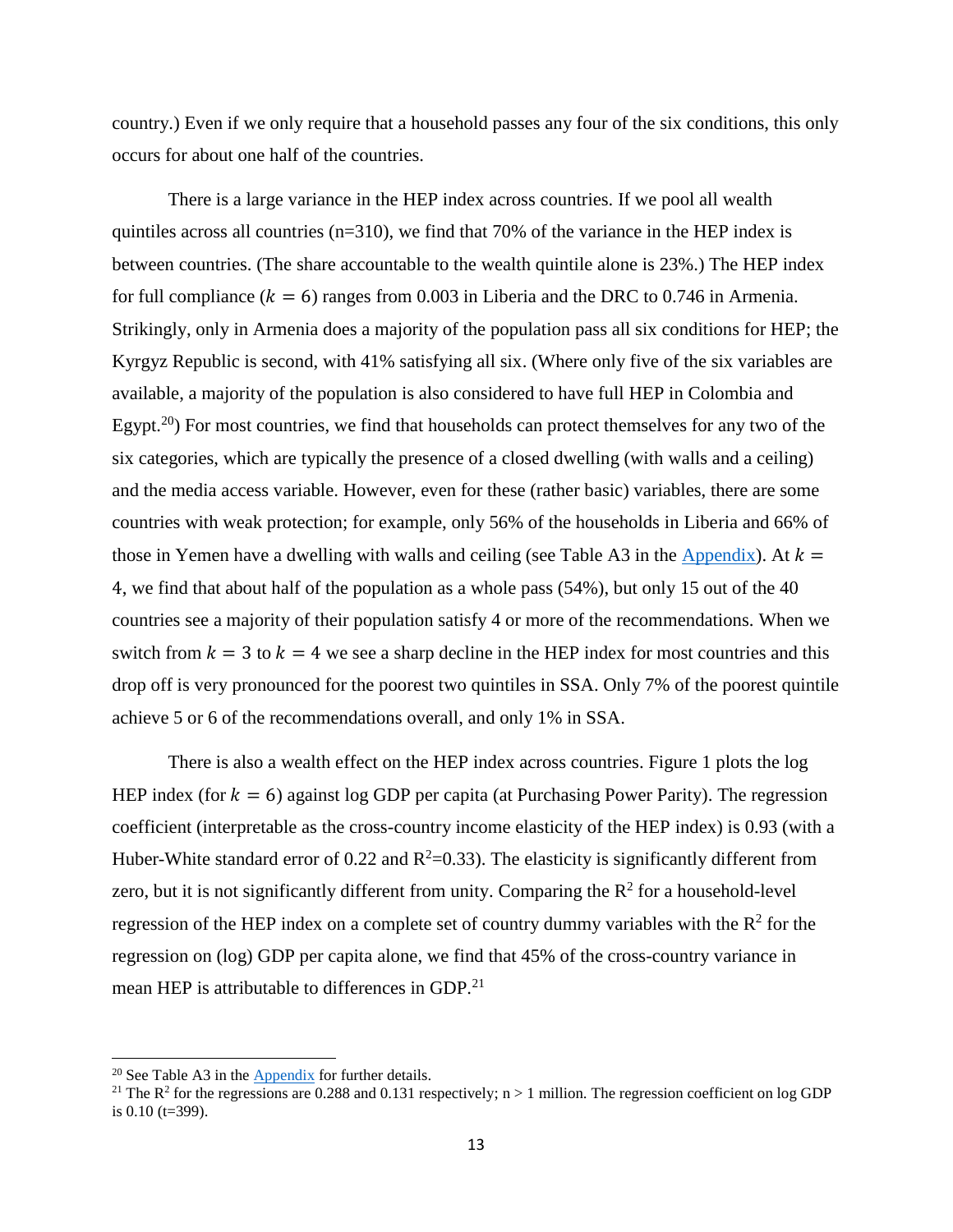Figure 1 also gives the plot for  $k = 4$ . The income elasticity is appreciably lower at 0.43  $(s.e.=0.09; R^2=0.30)$ ; it is now significantly less than unity, though still significantly positive. (Naturally the income elasticity goes to virtually zero for  $k = 1$ .)

One possible response to these findings is to question whether poorer households face the same risks once infected with the virus.<sup>22</sup> While they clearly have less capacity for protection, this would be less of an issue if they have appreciably fewer risk factors. There is only so far we can go in assessing this individual level attribute from these data. The DHS do identify some key variables at the individual level—age, obesity, HIV-positive or pregnant, heavy smoking—that are likely to be relevant although this is an incomplete accounting; for example, we do not know from the surveys if there is hypertension or diabetes. To be consistent, we only include countries for which there are both men's and women's surveys available.<sup>23</sup>

Table 4 provides summary statistics by wealth quintile for SSA on the variables for men and women 15 and older in the DHS that are likely to result in worse symptoms and often death from COVID-19. (The online [Appendix](https://drive.google.com/open?id=12dZz2Cbt9qjExm_VZFWUnbKI8cyhs5vp) provides the same table for the countries for which the data are available in other regions.) Some risk factors (obesity and being HIV positive) are less common among poorer households, but others (including age) show the opposite pattern. We find little to suggest that the poorest quintiles will be less vulnerable if they catch COVID-19.

### **5. Conclusions**

 $\overline{\phantom{a}}$ 

The WHO and governmental recommendations for protection from the new coronavirus have been developed in relatively rich countries, where most people (though certainly not all) live in homes with the facilities—the attributes of a dwelling and its infrastructure—required for implementing the recommendations. A wealth effect is likely even within rich countries. However, the relevance of these recommendations is questionable in the context of many developing countries. Global poverty may well create a worrying degree of exposure to the virus.

The limited scope for poor people to be able to isolate without starving has been noted by a number of observers. Here we have focused on the limitations posed by the home environment.

 $22$  Huilan et al. (2020) provide a review of what we currently know about the risk factors.

<sup>&</sup>lt;sup>23</sup> Every DHS surveys women 15 to 49 years of age; however, fewer surveys also include a men's survey that has the variables relevant for our purposes.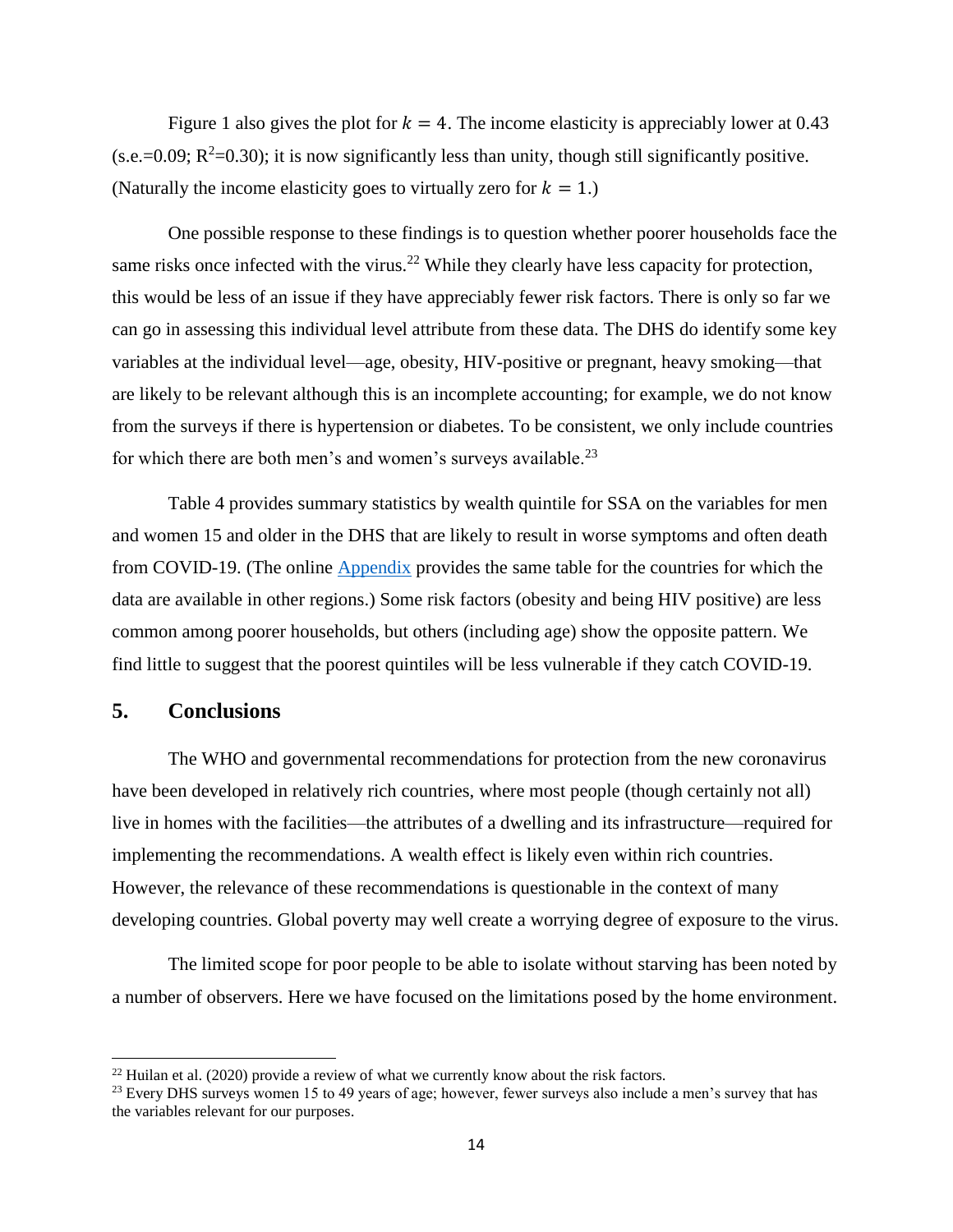Using the Demographic and Health Surveys done over the last 10 years, the paper has proposed and implemented an index for measuring the extent to which households in the developing world have home environments that provide the capacity to protect themselves from the virus by following the WHO-type recommendations. The DHS does not include everything one might like to have in our index, but it is clearly the best data source for our purpose, including for cross-country comparisons. Using the DHS wealth index and national accounts data, we have been able to explore the wealth effects on capacity to comply with these recommendations both between and within developing countries.

Our assessment indicates that 90% of households in the developing world cannot comply fully with the six conditions we have identified as being required for compliance with the WHO recommendations for protection from the virus. A majority can only achieve quite partial compliance. There is a strong wealth effect on our index, and the wealth effect is evident both within and between countries. When we focus on the poorest two quintiles of the wealth distribution, virtually no households in sub-Saharan Africa can comply fully, by our assessment, and the majority can only comply with a few very minimal requirements, such as the existence of a dwelling with walls and a ceiling, and the ability to at least receive relevant messages under isolation at home. Strikingly, the recommendation of having a place to wash hands with soap is not satisfied by the majority of households in the developing world overall, and only satisfied by one-in-five households in sub-Saharan Africa. Nor is it the case that Africa's poor are likely to be less vulnerable; the risk factors we can identify suggest that in some respects the poor are more likely to face serious illness if they catch the virus. The scope for protection among the poor looks better in the rest of the developing world, but even then, less than 10% can fully comply.

This analysis leads us to conclude that the developing world, and especially its poorest half, is ill-prepared to protect itself from this virus. For most households, the recommendations that have been implemented on a massive scale in the rich world must be considered near fiction for the world's poor. Given the contagion rate of this virus, the likely degree of exposure to be expected among a large segment of the population of the developing world also points to a serious concern for the entire population.

15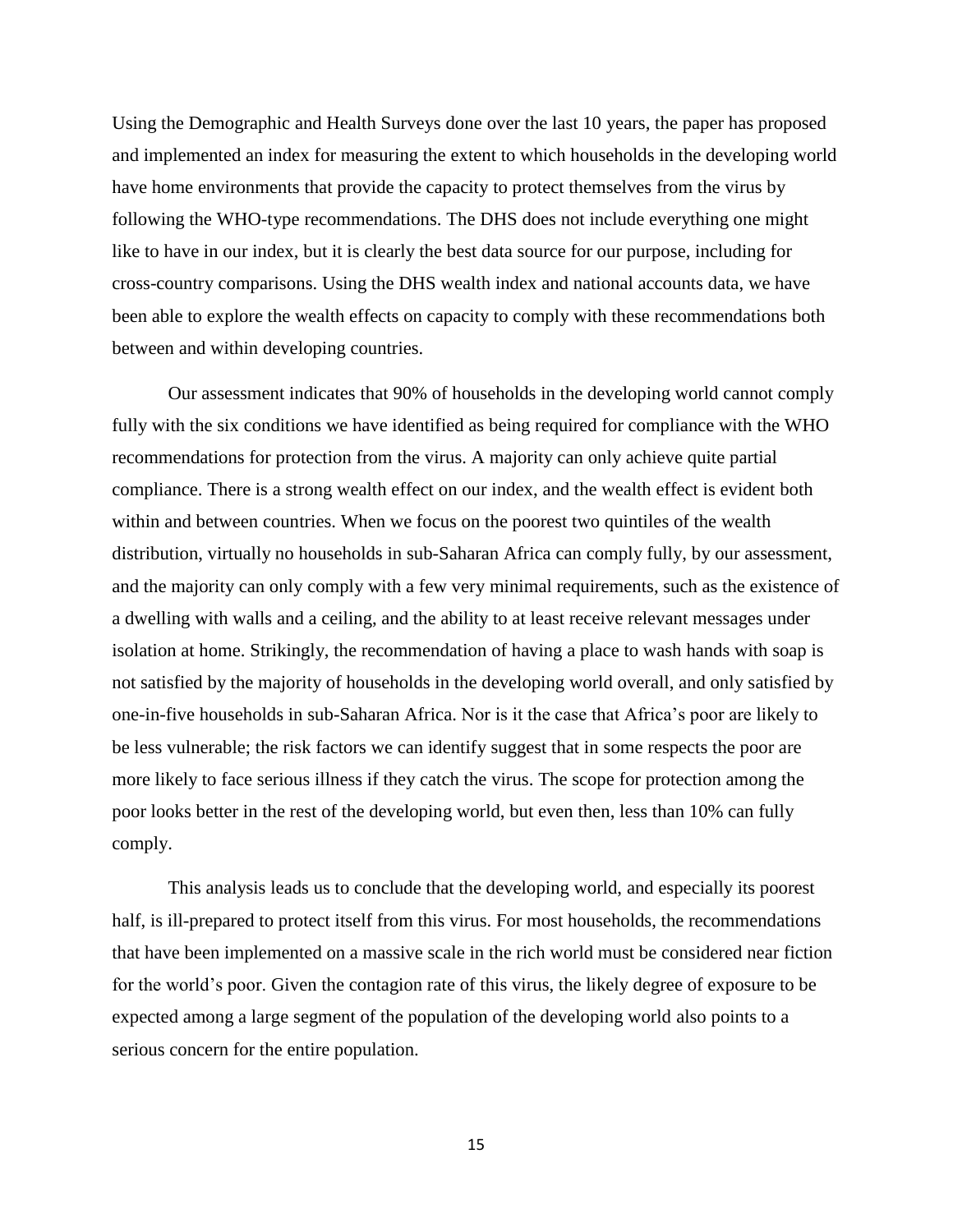The housing stock cannot be changed rapidly. But there are still things that can be done now. The current infrastructure for information (particularly cell-phone coverage) holds promise for getting the messages out on public health and access to consumption support. Policies such as distributing or subsidizing soap and improved water access could be feasible in the near term, and justified by both the external benefits and the equity impacts. Home-grown innovative adaptations to the realities of life in the developing world will be crucial.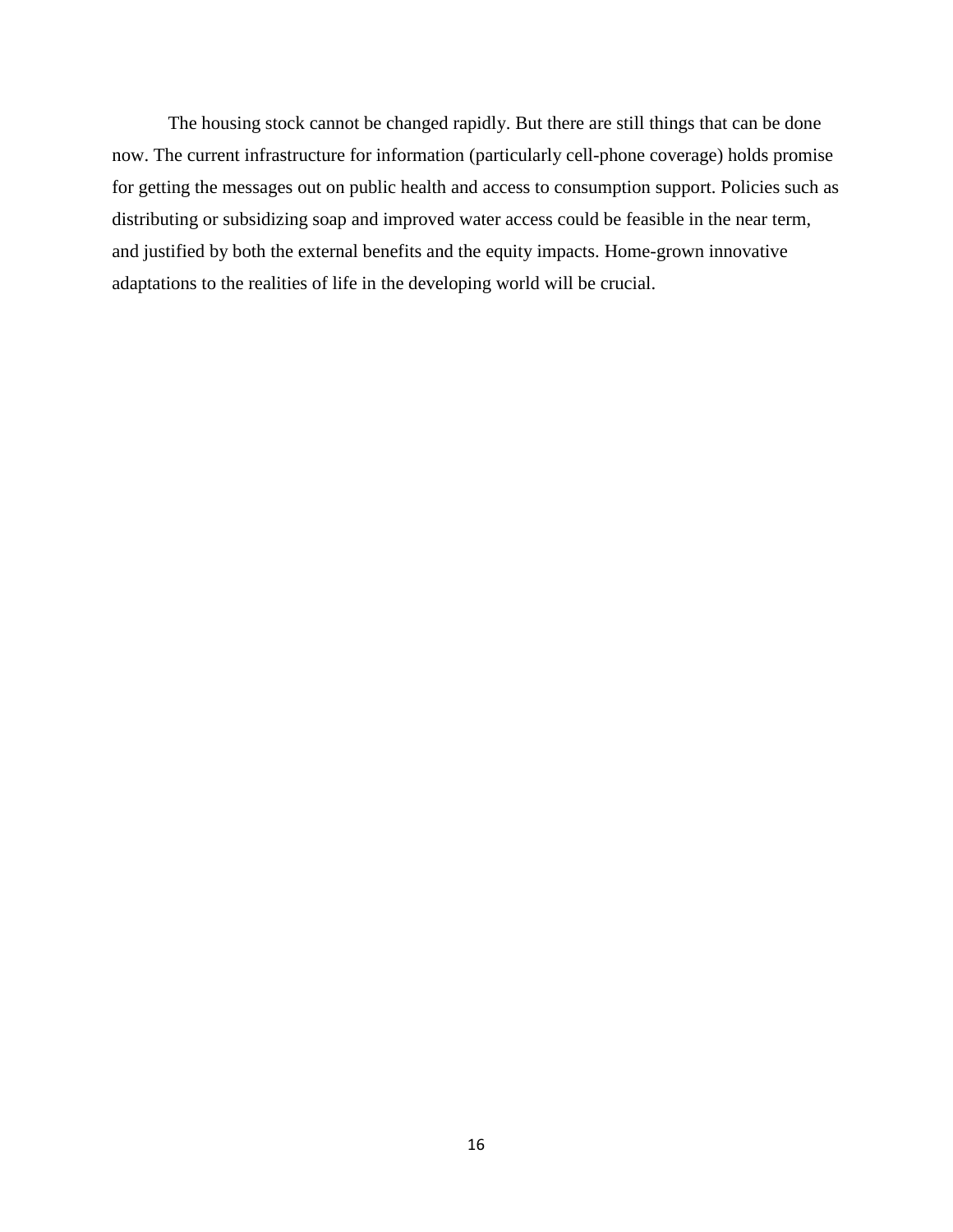### **References**

- Adhikari, Sasmita, Sha Meng, Yu-Ju Wu, Yu-Ping Mao, Rui-Xue Ye, Qing-Zhi Wang, Chang Sun, Sean Sylvia, Scott Rozelle, Hein Raat and Huan Zhou, 2020, "Epidemiology, causes, clinical manifestation and diagnosis, prevention and control of coronavirus disease (COVID-19) during the early outbreak period: a scoping review," *Infectious Diseases of Poverty* 9(29): 1-12.
- Anderson, Roy, Hans Heesterbeek, Don Klinkenberg, and T. Déirdre Hollingsworth, 2020, "How Will Country-Based Mitigation Measures Influence the Course of the COVID-19 Epidemic?" *Lancet* 395(10228): 931-934.
- Andrew, Alison, Alex Arman, Britta Augsburg and Ivan Kim Taveras, 2020, ["Challenges of](https://www.ifs.org.uk/publications/14779)  [Adopting Coronavirus Precautions in Low-Income Countries,](https://www.ifs.org.uk/publications/14779)" Blog Post, Institute of Fiscal Studies, London.
- Burgert, Clara R., and Debra Prosnitz, 2014, "Linking DHS Household and SPA Facility Surveys: Data Considerations and Geospatial Methods," DHS Spatial Analysis Report No. 10, DHS Program, UDAID.
- Flaxman, Seth. et al., 2020, "Report 13: Estimating the number of infections and the impact of non-pharmaceutical interventions on COVID-19 in 11 European countries." Mimeo, Imperial College COVID-19 Response Team, Imperial College London.
- Filmer, Deon and Lant Pritchett, 2001, "Estimating Wealth Effects Without Expenditure Data or Tears: An Application to Educational Enrollments in States of India." *Demography* 38: 115-132.
- Filmer, Deon and Lant Pritchett, 1999, "The Effect of Household Wealth on Educational Attainment: Evidence from 35 Countries," *Population and Development Review* 25: 85- 120.

Filmer, Deon and Kinnon Scott, 2012, "Assessing Asset Indices," *Demography* 49: 359-392.

- Gentilini, Ugo, Mohamed Almenfi, Ian Orton and Pamela Dale, 2020, ["Social Protection and](https://www.ugogentilini.net/wp-content/uploads/2020/05/Country-SP-COVID-responses_May8.pdf)  [Jobs Responses to COVID-19: A Real-Time Review of Country Measures."](https://www.ugogentilini.net/wp-content/uploads/2020/05/Country-SP-COVID-responses_May8.pdf) Version 8, May 8, 2020, World Bank, ILO and UNICEF.
- Huilan Tu, Sheng Tu, Shiqi Gao, Anwen Shao, Jifang Sheng, 2020, "The Epidemiological and Clinical Features of COVID-19 and Lessons from this Global Infectious Public Health Event," *Journal of Infection*, [in press.](https://reader.elsevier.com/reader/sd/pii/S016344532030222X?token=3F54DE1E6388FB75A1359B4570FD6D378CEEFAD1CB1329071B748447E7659218B78C95EF63B44AD310348CBC1C443B3F)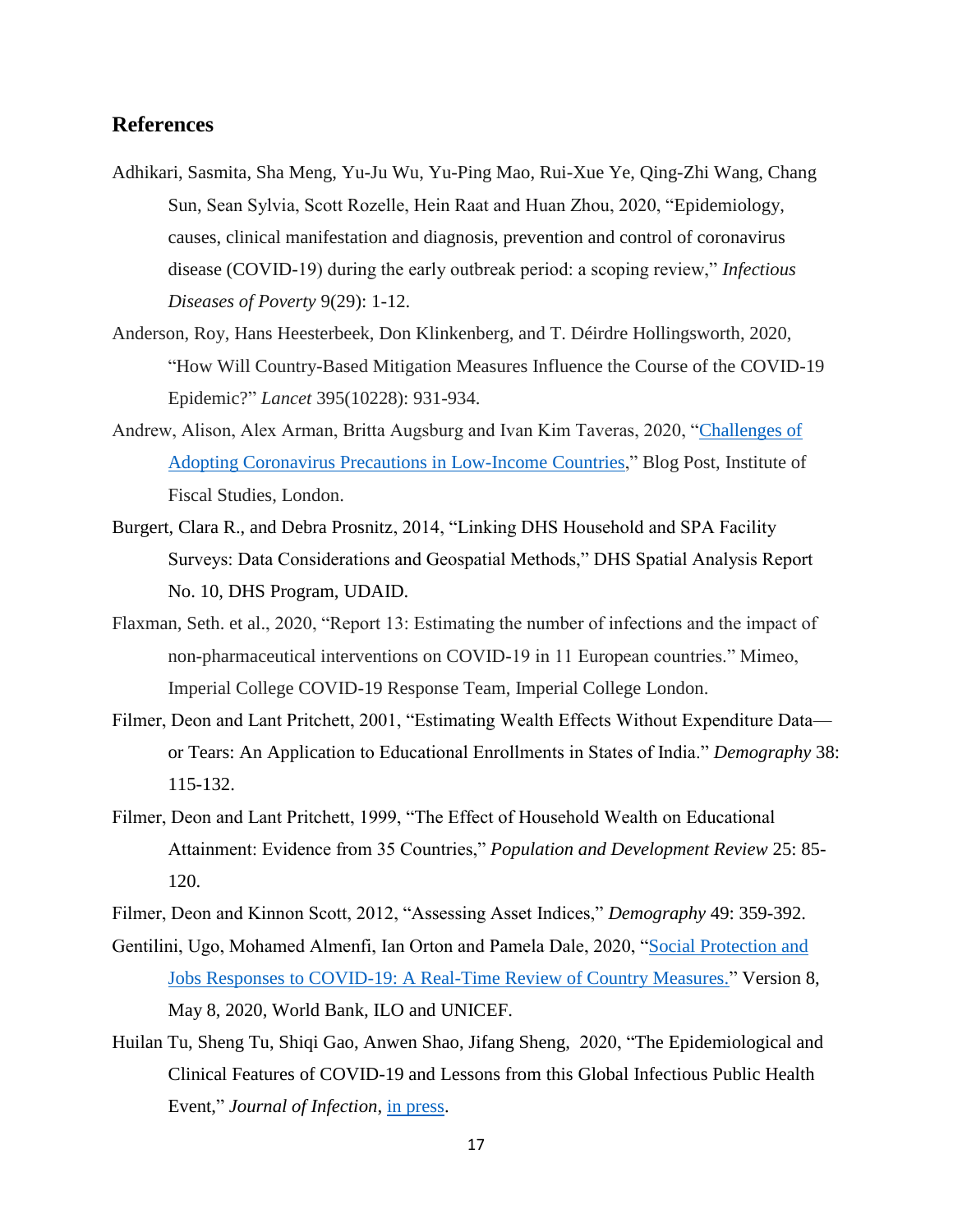- Joint Monitoring Programme (JMP), 2019, *Progress on household drinking water, sanitation and hygiene 2000-2017. Special focus on inequalities.* New York: United Nations Children's Fund (UNICEF) and World Health Organization, 2019.
- Jones, Sam, Eva Maria Egger, Ricardo Santos, 2020, "The Five Criteria Low Income [Countries](https://theconversation.com/the-five-criteria-low-income-countries-must-have-in-place-for-lockdowns-to-work-136263) must have in Place for [Lockdowns](https://theconversation.com/the-five-criteria-low-income-countries-must-have-in-place-for-lockdowns-to-work-136263) to Work," *The Conversation*, April 20.
- Margitic, Juan and Martin Ravallion, 2019, "Lifting the Floor? Economic Development, Social Protection and the Developing World's Poorest," *Journal of Development Economics* 139(June): 97-108.
- McGraw, George, and Radhika Fox, 2019, *Closing the Water Access Gap in the United States.* Dig Deep, US Water Alliance.
- Onder, Graziano, Giovanni Rezza, and Silvio Brusaferro, 2020, "Case-fatality Rate and Characteristics of Patients Dying in Relation to COVID-19 in Italy." *JAMA,* March 23.
- Petrou, Stavos, and Emil Kupek, 2010, "Poverty and Childhood Undernutrition in Developing Countries: A Multi-National Cohort Study," *Social Science and Medicine* 71:1366-1373.
- Prem, Kiesha, Yang Liu, Timothy W. Russell, Adam J. Kucharski, Rosalind M. Eggo, and Nicholas Davies, 2020, "The Effect of Control Strategies to Reduce Social Mixing on Outcomes of the COVID-19 Epidemic in Wuhan, China: A Modelling Study." *Lancet Public Health* 5: e261-70.
- Ravallion, Martin, 2020, ["Pandemic Policies in Poor Places,](https://www.cgdev.org/publication/pandemic-policies-poor-places)" Center for Global Development, Washington DC.
- Roser, Max, Hannah Ritchie, Esteban Ortiz-Ospina and Joe Hasell, 2020, ["Coronavirus](https://ourworldindata.org/coronavirus)  [Pandemic \(COVID-19\),](https://ourworldindata.org/coronavirus)" *Published online at OurWorldInData.org.*
- Sahn, David and David Stifel, 2003, "Exploring Alternative Measures of Welfare in the Absence of Expenditure Data," *Review of Income and Wealth* 49: 463–489.
- Skiles, Martha Priedeman, Clara R Burgert, Siân L Curtis, and John Spencer, 2013, "Geographically linking population and facility surveys: methodological considerations," Population Health Metrics 11:14.
- Wu, Joseph T., Kathy Leung, Mary Bushman, Nishant Kishore, Rene Niehus, Pablo M. de Salazar, Benjamin J. Cowling, Marc Lipsitch, and Gabriel M. Leung, 2020, "Estimating Clinical Severity of COVID-19 from the Transmission Dynamics in Wuhan, China." *Nature Medicine*: 1-5.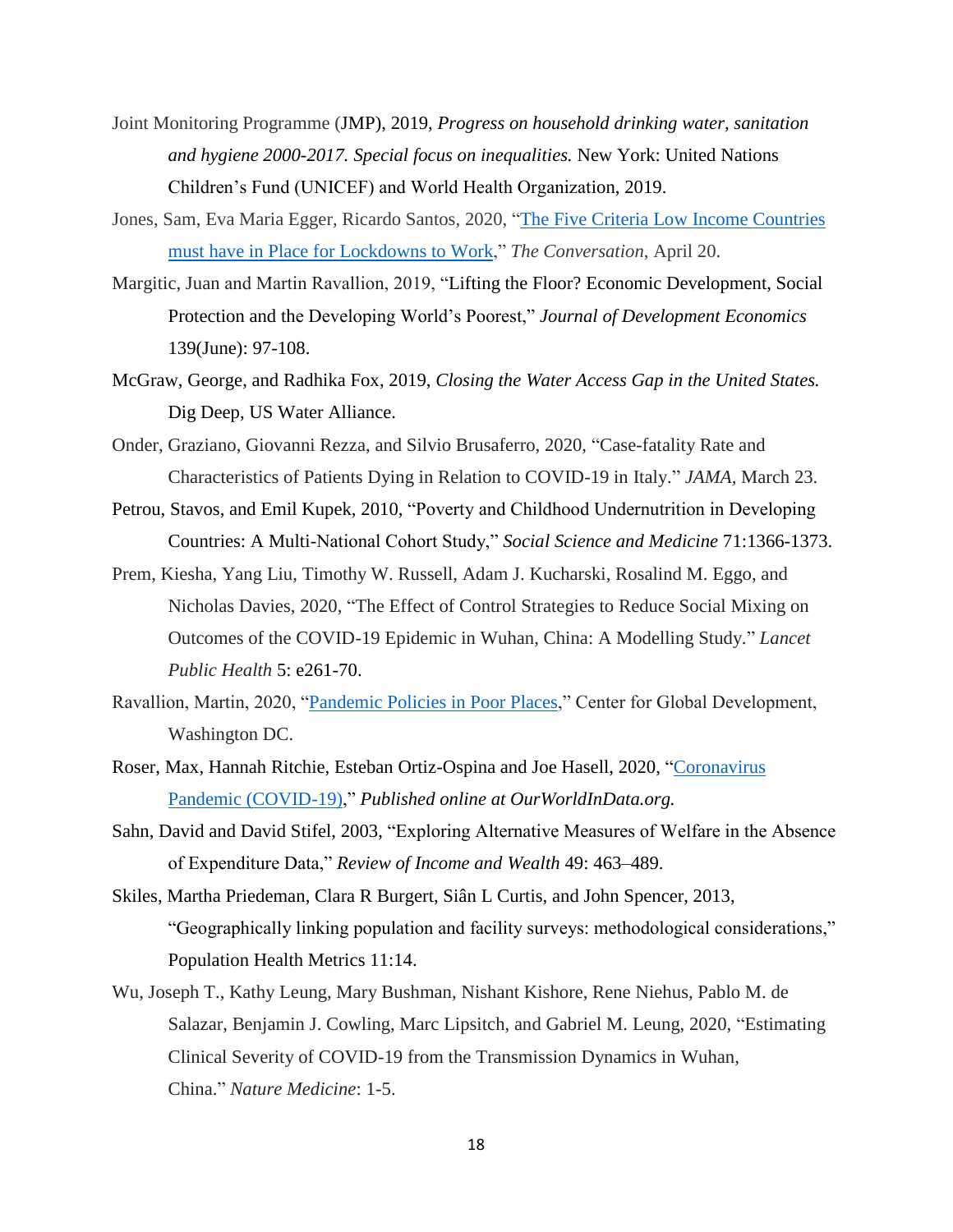|                                            | Wealth quintile |                  |       |                         |       |       |  |
|--------------------------------------------|-----------------|------------------|-------|-------------------------|-------|-------|--|
|                                            | 1               | $\boldsymbol{2}$ | 3     | $\overline{\mathbf{4}}$ | 5     | Total |  |
| HEP index for health facilities within 5km |                 |                  |       |                         |       |       |  |
| Any health facility                        | 0.385           | 0.492            | 0.565 | 0.707                   | 0.884 | 0.591 |  |
| Rural                                      | 0.350           | 0.444            | 0.480 | 0.560                   | 0.739 | 0.456 |  |
| Urban                                      | 0.636           | 0.725            | 0.799 | 0.860                   | 0.923 | 0.844 |  |
| Public health facility                     | 0.310           | 0.403            | 0.471 | 0.599                   | 0.781 | 0.498 |  |
| Rural                                      | 0.276           | 0.353            | 0.384 | 0.443                   | 0.571 | 0.361 |  |
| Urban                                      | 0.553           | 0.646            | 0.709 | 0.763                   | 0.837 | 0.755 |  |
| <b>HEP</b> index for dwelling attributes   |                 |                  |       |                         |       |       |  |
| All countries                              |                 |                  |       |                         |       |       |  |
| Has internet, phone, tv, or radio          | 0.652           | 0.850            | 0.936 | 0.975                   | 0.996 | 0.882 |  |
| Two members or less per room               | 0.405           | 0.461            | 0.499 | 0.531                   | 0.637 | 0.507 |  |
| Has toilet and doesn't share               | 0.354           | 0.480            | 0.565 | 0.652                   | 0.780 | 0.566 |  |
| Has wall and roof of any type              | 0.943           | 0.969            | 0.981 | 0.988                   | 0.993 | 0.975 |  |
| Water source in dwelling or yard           | 0.279           | 0.353            | 0.405 | 0.483                   | 0.614 | 0.427 |  |
| Has place to wash hands and soap           | 0.232           | 0.341            | 0.426 | 0.523                   | 0.665 | 0.437 |  |
| Mean                                       | 0.493           | 0.591            | 0.649 | 0.703                   | 0.789 | 0.645 |  |
| HEP index                                  | 0.042           | 0.076            | 0.113 | 0.169                   | 0.303 | 0.141 |  |
| Sub-Saharan Africa                         |                 |                  |       |                         |       |       |  |
| Has internet, phone, tv, or radio          | 0.500           | 0.733            | 0.872 | 0.944                   | 0.991 | 0.808 |  |
| Two members or less per room               | 0.434           | 0.480            | 0.515 | 0.518                   | 0.582 | 0.506 |  |
| Has toilet and doesn't share               | 0.304           | 0.409            | 0.440 | 0.436                   | 0.576 | 0.433 |  |
| Has wall and roof of any type              | 0.928           | 0.956            | 0.980 | 0.991                   | 0.998 | 0.970 |  |
| Water source in dwelling or yard           | 0.062           | 0.107            | 0.171 | 0.284                   | 0.537 | 0.232 |  |
| Has place to wash hands and soap           | 0.080           | 0.116            | 0.148 | 0.207                   | 0.390 | 0.188 |  |
| Mean                                       | 0.395           | 0.479            | 0.533 | 0.575                   | 0.689 | 0.534 |  |
| HEP index                                  | 0.002           | 0.006            | 0.015 | 0.035                   | 0.156 | 0.043 |  |
| Other regions                              |                 |                  |       |                         |       |       |  |
| Has internet, phone, tv, or radio          | 0.762           | 0.934            | 0.983 | 0.996                   | 1.000 | 0.935 |  |
| Two members or less per room               | 0.385           | 0.446            | 0.487 | 0.540                   | 0.677 | 0.508 |  |
| Has toilet and doesn't share               | 0.393           | 0.535            | 0.661 | 0.820                   | 0.938 | 0.669 |  |
| Has wall and roof of any type              | 0.954           | 0.978            | 0.981 | 0.986                   | 0.990 | 0.978 |  |
| Water source in dwelling or yard           | 0.444           | 0.541            | 0.583 | 0.634                   | 0.673 | 0.575 |  |
| Has place to wash hands and soap           | 0.350           | 0.516            | 0.642 | 0.768                   | 0.879 | 0.631 |  |
| Mean                                       | 0.563           | 0.671            | 0.732 | 0.795                   | 0.860 | 0.724 |  |
| HEP index                                  | 0.071           | 0.127            | 0.184 | 0.266                   | 0.409 | 0.211 |  |

#### **Table 1: The HEP indices by country-specific wealth quintile**

Note: The top panel shows the proportion of households with any health facility and any public health facility within 5km for the nine countries for which GIS coordinates are available for the sampled clusters in the DHS. We also provide the same statistics for urban and rural areas separately. The rest of the table uses DHS data for 54 countries. The mean is formed by taking a simple average of the six indicator values. If a variable is missing, it is not included in that country's index. "Has internet, phone, tv, or radio" equals 1 if the household has an internet connection, a landline or mobile phone, a TV, or a radio, and zero otherwise. "Two members or less per room" is equal to 1 if household size divided by the dwelling's total number of rooms is 2 or less. "Has toilet and doesn't share" is equal to 1 if the household has any type of toilet and does not share it with other households. "Has any wall or roof" is equal to 1 if the household reports having some type of wall and roof. "Water source in dwelling or yard" is equal to 1 if the household has a water source in either the dwelling or its surrounding private area. "Has place to wash hands and soap" is equal to 1 if the household has both a place to wash hands and soap in that place. Statistics are country population weighted.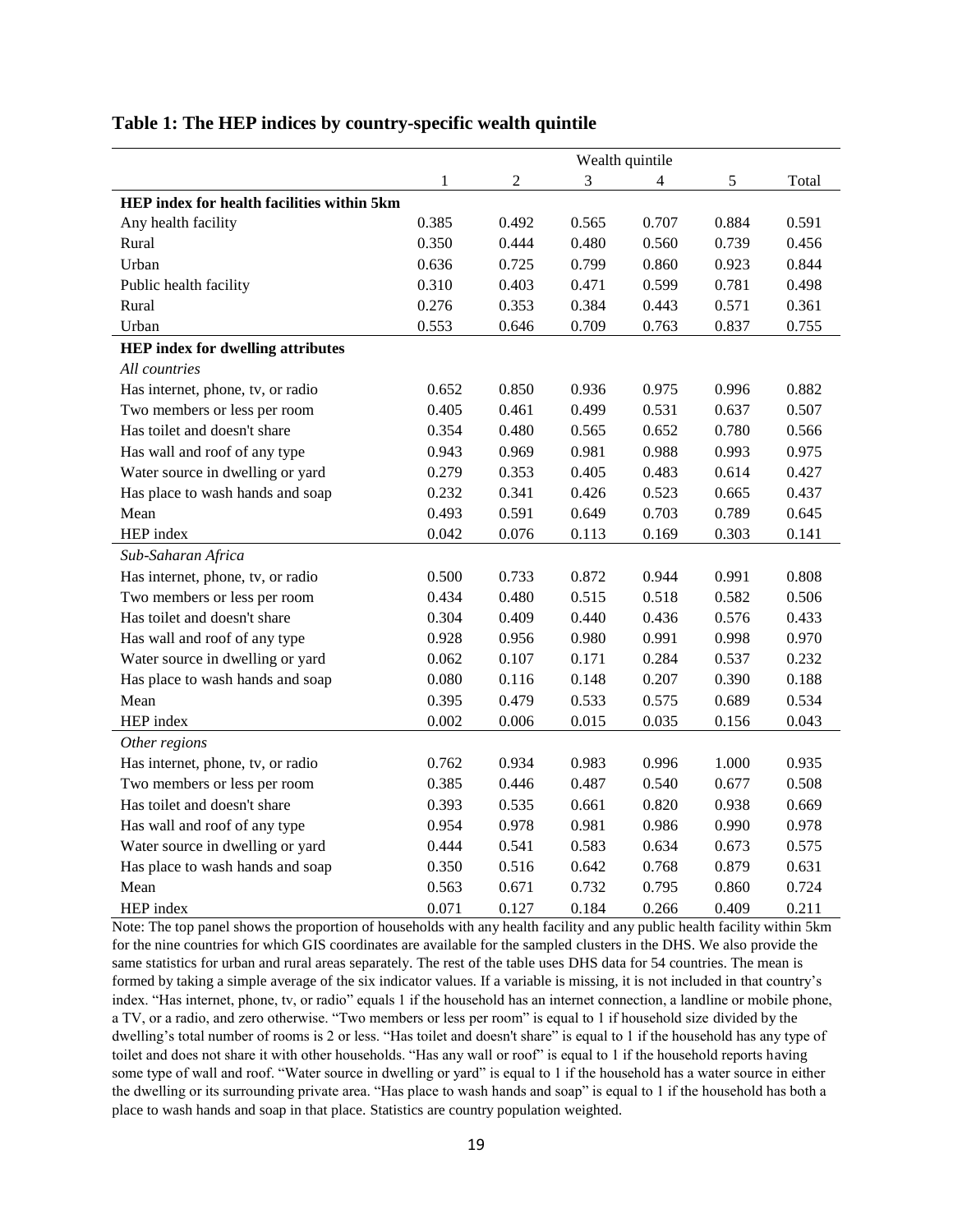|                    | Wealth Quintile |            |       |                |       |       |  |
|--------------------|-----------------|------------|-------|----------------|-------|-------|--|
|                    | $\mathbf 1$     | $\sqrt{2}$ | 3     | $\overline{4}$ | 5     | Total |  |
| All countries      |                 |            |       |                |       |       |  |
| Mean               | 0.454           | 0.551      | 0.614 | 0.673          | 0.768 | 0.612 |  |
| HEP index          |                 |            |       |                |       |       |  |
| $k = 1$            | 0.993           | 0.998      | 1.000 | 1.000          | 1.000 | 0.998 |  |
| $k = 2$            | 0.870           | 0.954      | 0.981 | 0.993          | 0.999 | 0.959 |  |
| $k = 3$            | 0.546           | 0.739      | 0.836 | 0.891          | 0.950 | 0.793 |  |
| $k = 4$            | 0.231           | 0.415      | 0.547 | 0.666          | 0.816 | 0.535 |  |
| $\mathbf{k} = 5$   | 0.070           | 0.161      | 0.251 | 0.370          | 0.587 | 0.288 |  |
| $\mathbf{k} = 6$   | 0.016           | 0.037      | 0.068 | 0.116          | 0.255 | 0.098 |  |
| Sub-Saharan Africa |                 |            |       |                |       |       |  |
| Mean               | 0.384           | 0.465      | 0.521 | 0.563          | 0.678 | 0.522 |  |
| HEP index          |                 |            |       |                |       |       |  |
| $k = 1$            | 0.988           | 0.996      | 0.999 | 1.000          | 1.000 | 0.996 |  |
| $k = 2$            | 0.796           | 0.916      | 0.963 | 0.985          | 0.998 | 0.932 |  |
| $k = 3$            | 0.394           | 0.605      | 0.731 | 0.799          | 0.901 | 0.686 |  |
| $k = 4$            | 0.109           | 0.227      | 0.343 | 0.437          | 0.661 | 0.355 |  |
| $k = 5$            | 0.014           | 0.041      | 0.081 | 0.134          | 0.369 | 0.128 |  |
| $k = 6$            | 0.001           | 0.003      | 0.009 | 0.023          | 0.136 | 0.035 |  |
| Other regions      |                 |            |       |                |       |       |  |
| Mean               | 0.521           | 0.632      | 0.701 | 0.775          | 0.852 | 0.696 |  |
| HEP index          |                 |            |       |                |       |       |  |
| $k = 1$            | 0.998           | 1.000      | 1.000 | 1.000          | 1.000 | 1.000 |  |
| $k = 2$            | 0.939           | 0.990      | 0.998 | 1.000          | 1.000 | 0.985 |  |
| $k = 3$            | 0.689           | 0.865      | 0.935 | 0.978          | 0.995 | 0.893 |  |
| $k = 4$            | 0.346           | 0.592      | 0.738 | 0.880          | 0.962 | 0.704 |  |
| $k = 5$            | 0.123           | 0.275      | 0.411 | 0.591          | 0.792 | 0.439 |  |
| $k = 6$            | 0.030           | 0.068      | 0.123 | 0.203          | 0.365 | 0.158 |  |

Table 2: The HEP index for all *k* by country-specific wealth quintile

Note: Mean is formed by taking a simple average of the 6 variables. Only countries (40 out of 54 countries) and households within these countries are included if they have non-missing values for all 6 categories. See Table 3 for the full list of countries. The compliance k indicator is equal to 1 if the households satisfy k categories and zero otherwise. Statistics are country population weighted.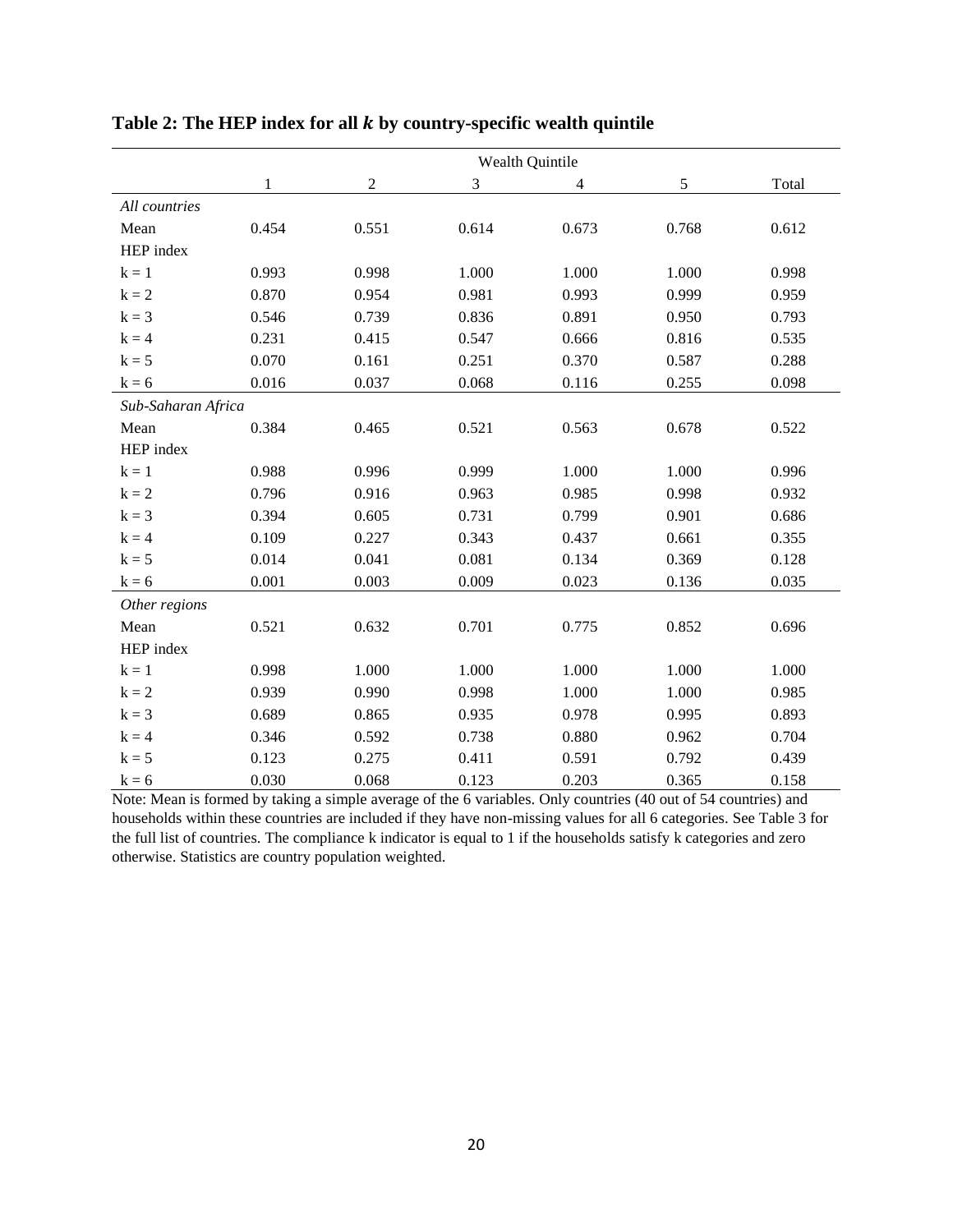|                 | $k =$ |              |              |       |                          |            |       |
|-----------------|-------|--------------|--------------|-------|--------------------------|------------|-------|
|                 | Mean  | $\mathbf{1}$ | $\mathbf{2}$ | 3     | $\overline{\mathcal{A}}$ | $\sqrt{5}$ | $6\,$ |
| Afghanistan     | 0.604 | 0.997        | 0.972        | 0.840 | 0.546                    | 0.226      | 0.041 |
| Angola          | 0.524 | 0.999        | 0.912        | 0.658 | 0.362                    | 0.160      | 0.050 |
| Armenia         | 0.953 | 1.000        | 1.000        | 1.000 | 0.998                    | 0.977      | 0.746 |
| Benin           | 0.476 | 1.000        | 0.952        | 0.584 | 0.226                    | 0.077      | 0.019 |
| Burkina Faso    | 0.448 | 0.998        | 0.906        | 0.518 | 0.183                    | 0.064      | 0.018 |
| Burundi         | 0.504 | 0.999        | 0.960        | 0.717 | 0.292                    | 0.046      | 0.011 |
| Chad            | 0.383 | 0.989        | 0.797        | 0.358 | 0.114                    | 0.034      | 0.005 |
| Comoros         | 0.633 | 0.998        | 0.983        | 0.881 | 0.611                    | 0.264      | 0.060 |
| Cote d'Ivoire   | 0.526 | 1.000        | 0.953        | 0.700 | 0.342                    | 0.126      | 0.033 |
| DRC             | 0.421 | 0.999        | 0.857        | 0.484 | 0.159                    | 0.024      | 0.003 |
| Gambia          | 0.582 | 1.000        | 0.993        | 0.838 | 0.468                    | 0.157      | 0.038 |
| Ghana           | 0.566 | 1.000        | 0.982        | 0.819 | 0.442                    | 0.131      | 0.022 |
| Guatemala       | 0.763 | 1.000        | 0.995        | 0.966 | 0.867                    | 0.592      | 0.160 |
| Guinea          | 0.552 | 1.000        | 0.977        | 0.760 | 0.406                    | 0.139      | 0.029 |
| Haiti           | 0.510 | 1.000        | 0.944        | 0.680 | 0.327                    | 0.099      | 0.009 |
| Honduras        | 0.696 | 1.000        | 0.995        | 0.953 | 0.794                    | 0.388      | 0.043 |
| India           | 0.683 | 1.000        | 0.984        | 0.871 | 0.662                    | 0.417      | 0.163 |
| Kenya           | 0.564 | 1.000        | 0.965        | 0.776 | 0.439                    | 0.166      | 0.039 |
| Kyrgyz Republic | 0.855 | 1.000        | 1.000        | 1.000 | 0.962                    | 0.757      | 0.413 |
| Lesotho         | 0.507 | 0.982        | 0.877        | 0.679 | 0.387                    | 0.099      | 0.018 |
| Liberia         | 0.341 | 0.924        | 0.684        | 0.330 | 0.094                    | 0.014      | 0.003 |
| Malawi          | 0.490 | 1.000        | 0.915        | 0.644 | 0.282                    | 0.079      | 0.021 |
| Mali            | 0.555 | 0.996        | 0.957        | 0.760 | 0.432                    | 0.154      | 0.031 |
| Mozambique      | 0.487 | 0.999        | 0.891        | 0.599 | 0.301                    | 0.107      | 0.029 |
| Myanmar         | 0.697 | 1.000        | 0.983        | 0.918 | 0.750                    | 0.429      | 0.103 |
| Namibia         | 0.681 | 0.999        | 0.991        | 0.891 | 0.623                    | 0.389      | 0.190 |
| Nepal           | 0.722 | 1.000        | 0.995        | 0.935 | 0.743                    | 0.468      | 0.193 |
| Nigeria         | 0.590 | 0.999        | 0.976        | 0.818 | 0.490                    | 0.202      | 0.056 |
| Pakistan        | 0.701 | 0.998        | 0.980        | 0.918 | 0.765                    | 0.457      | 0.089 |
| Philippines     | 0.750 | 1.000        | 0.996        | 0.969 | 0.856                    | 0.533      | 0.144 |
| Rwanda          | 0.536 | 1.000        | 0.966        | 0.785 | 0.383                    | 0.064      | 0.015 |
| Senegal         | 0.608 | 1.000        | 0.981        | 0.838 | 0.556                    | 0.220      | 0.051 |
| Sierra Leone    | 0.405 | 0.996        | 0.855        | 0.426 | 0.114                    | 0.030      | 0.007 |
| Tajikistan      | 0.809 | 1.000        | 1.000        | 0.995 | 0.916                    | 0.688      | 0.255 |
| Tanzania        | 0.598 | 1.000        | 0.972        | 0.827 | 0.523                    | 0.219      | 0.049 |
| Timor-Leste     | 0.708 | 1.000        | 0.990        | 0.906 | 0.719                    | 0.463      | 0.170 |
| Togo            | 0.461 | 1.000        | 0.934        | 0.558 | 0.193                    | 0.063      | 0.016 |
| Uganda          | 0.542 | 1.000        | 0.956        | 0.750 | 0.393                    | 0.126      | 0.026 |
| Zambia          | 0.542 | 0.999        | 0.950        | 0.723 | 0.385                    | 0.149      | 0.046 |
| Zimbabwe        | 0.616 | 1.000        | 0.978        | 0.830 | 0.551                    | 0.257      | 0.081 |
| Total           | 0.612 | 0.998        | 0.959        | 0.793 | 0.535                    | 0.288      | 0.098 |

# Table 3: HEP index for all *k* by country

Note: Mean is formed by taking a simple average of the 6 variables. Only countries (40 out of 54 countries) and households within these countries are included if they have non-missing values for all 6 categories. The compliance k indicator is equal to 1 if the households satisfy k categories and zero otherwise. Statistics are country population weighted.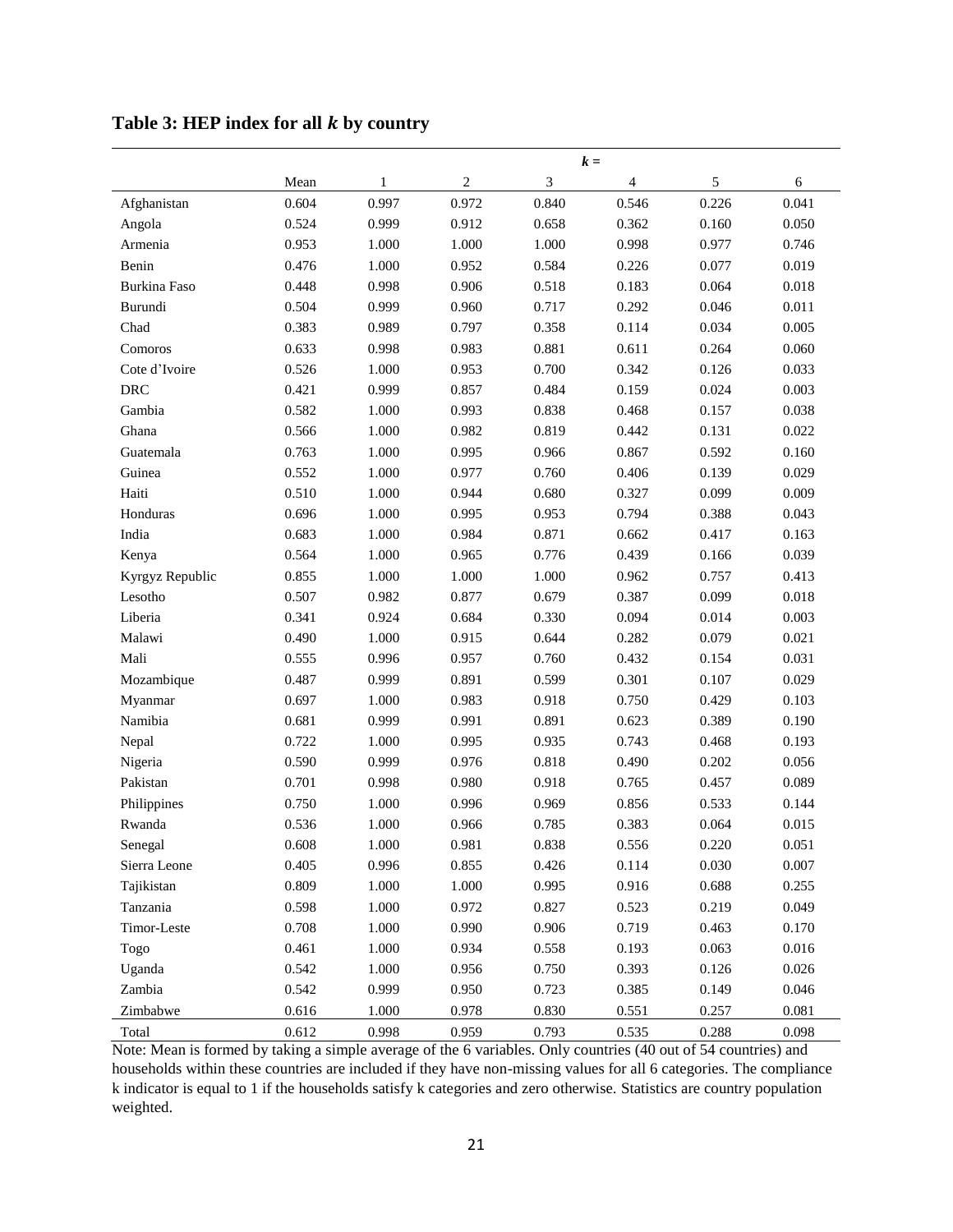|                   | Wealth quintile |                |       |       |       |       |
|-------------------|-----------------|----------------|-------|-------|-------|-------|
|                   | $\mathbf{1}$    | $\mathfrak{2}$ | 3     | 4     | 5     | Total |
| Men               |                 |                |       |       |       |       |
| 60 years or older | 0.141           | 0.130          | 0.118 | 0.099 | 0.077 | 0.111 |
| 65 years or older | 0.094           | 0.086          | 0.078 | 0.062 | 0.044 | 0.072 |
| 70 years or older | 0.062           | 0.057          | 0.050 | 0.039 | 0.026 | 0.046 |
| Underweight       | 0.260           | 0.196          | 0.182 | 0.166 | 0.145 | 0.189 |
| Obese             | 0.003           | 0.004          | 0.007 | 0.017 | 0.046 | 0.017 |
| HIV positive      | 0.026           | 0.036          | 0.037 | 0.042 | 0.042 | 0.037 |
| Heavy smoker      | 0.014           | 0.013          | 0.012 | 0.011 | 0.012 | 0.013 |
| Women             |                 |                |       |       |       |       |
| 60 years or older | 0.139           | 0.130          | 0.109 | 0.087 | 0.072 | 0.107 |
| 65 years or older | 0.097           | 0.089          | 0.073 | 0.057 | 0.047 | 0.072 |
| 70 years or older | 0.066           | 0.060          | 0.048 | 0.038 | 0.031 | 0.048 |
| Underweight       | 0.170           | 0.134          | 0.121 | 0.111 | 0.089 | 0.124 |
| Pregnant          | 0.095           | 0.073          | 0.052 | 0.033 | 0.012 | 0.052 |
| Obese             | 0.017           | 0.030          | 0.045 | 0.070 | 0.124 | 0.060 |
| HIV positive      | 0.044           | 0.051          | 0.061 | 0.075 | 0.066 | 0.059 |
| Heavy smoker      | 0.001           | 0.001          | 0.001 | 0.001 | 0.002 | 0.001 |

# **Table 4: Individual-level risk factors for sub-Saharan Africa by wealth quintile**

Note: All individuals between 15 years and older. Countries in SSA only. Underweight is defined as someone with a BMI of 18.5 or less; obese is defined as someone with a BMI of 30 or more. HIV positive is equal to one if the respondent was both offered and accepted a test, and tested positive for either HIV1 or HIV2. Heavy smoker is defined as someone who smokes 20 or more cigarettes per day. All variables are indicators.